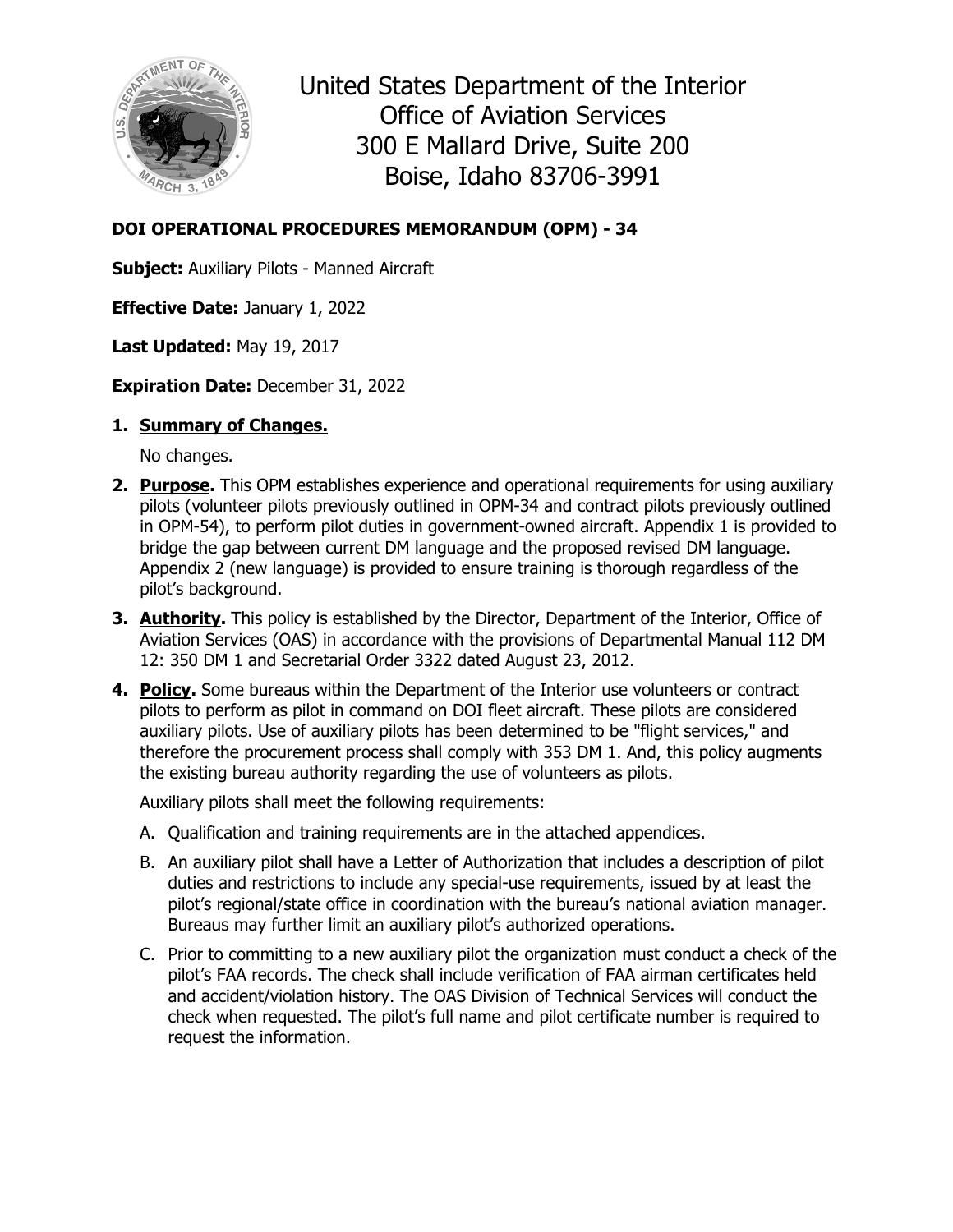- D. Auxiliary pilots shall comply with all of the requirements of this OPM, OPM-29 as required and all portions of the *Departmental Manual* that are applicable to DOI pilots, except Pilot Qualifications (see Appendix 1) and Pilot Training (see Appendix 2) of this OPM.
- E. OPM-22 does not apply to an auxiliary pilot.
- F. Comply with applicable bureau policy.



Digitally signed by MARK **BATHRICK** Date: 2021.11.18 10:20:42 -05'00'

Mark L. Bathrick Director, Office of Aviation Services

Attachments: Appendix 1: Auxiliary Pilot Qualifications Appendix 2: Auxiliary Pilot Training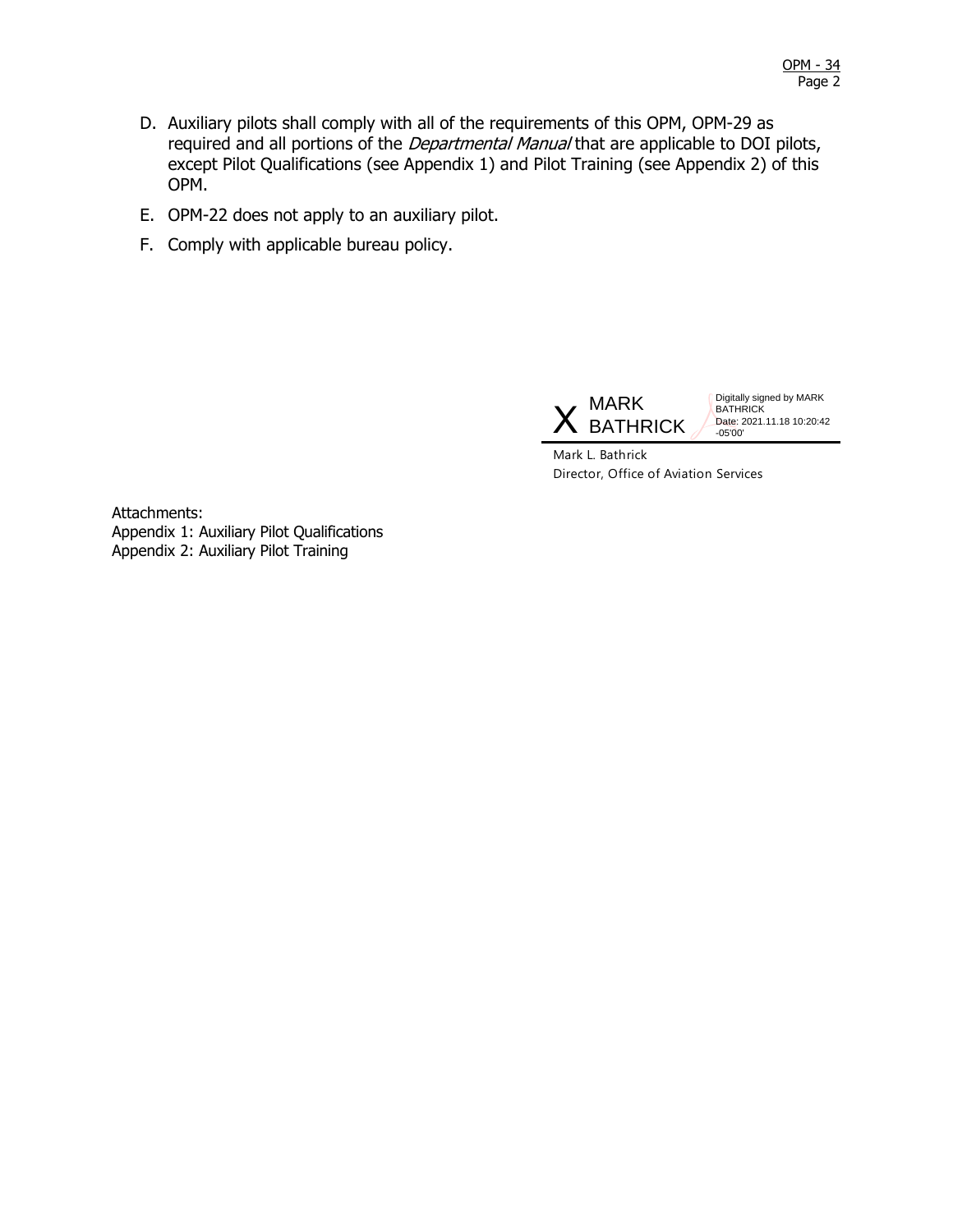### **Auxiliary Pilot Qualifications**

- **1.** FAA commercial pilot certificate with appropriate category, class, and type rating if required. In certain cases, a FAA airline Transport Pilot certificate may be required.
- **2.** FAA Instrument rating in the appropriate category.
- **3.** Current FAA medical certificate, second class. In certain cases, a first class medical certificate may be required.
- **4.** Meet the currency requirements of 14 CFR 61 as applicable.
- **5.** Pilot flying hours shall be verified from pilot records. Further verification of flying hours may be required at the discretion of DOI OAS.
- **6.** Any special use endorsements must meet the requirements of OPM-29.
- **7.** Pilot in command (PIC) auxiliary pilots shall have recorded minimum flight time as follows:
	- A. 100 hours Total flight time within the preceding 12 months;
	- B. 50 hours PIC within the preceding 12 months;
	- C. 24 hours PIC in category within the preceding 12 months, including six hours in last six months in category; and
	- D. 75 hours, actual or simulated instrument, with at least 50 hours in an aircraft; and 10 hours in actual instrument meteorological conditions (for operations requiring IFR flights)
	- E. For airplane:
		- 1) 1,500 hours Total flight time;
		- 2) 1,200 hours PIC, airplanes;
		- 3) 75 hours night ;
		- 4) 25 hours PIC make and model;
		- 5) 200 hours PIC, multiengine as appropriate;
		- 6) 25 hours PIC, seaplane as appropriate;
		- 7) 10 hours PIC, amphibian as appropriate with at least 10 transition (switch from land to sea or vice versa) takeoffs and landings;
		- 8) 100 hours turboprop or jet, as appropriate. 50 hours must be in make and model for transport of passengers; and
		- 9) 250 hours large airplanes, as appropriate. 50 hours must be in make and model for transport of passengers.

#### F. For helicopter:

- 1) 1,500 hours PIC helicopter;
- 2) 50 hours make and model;
- 3) 25 hours PIC make, model and series;
- 4) 10 hours make, model and series in the last 12 months;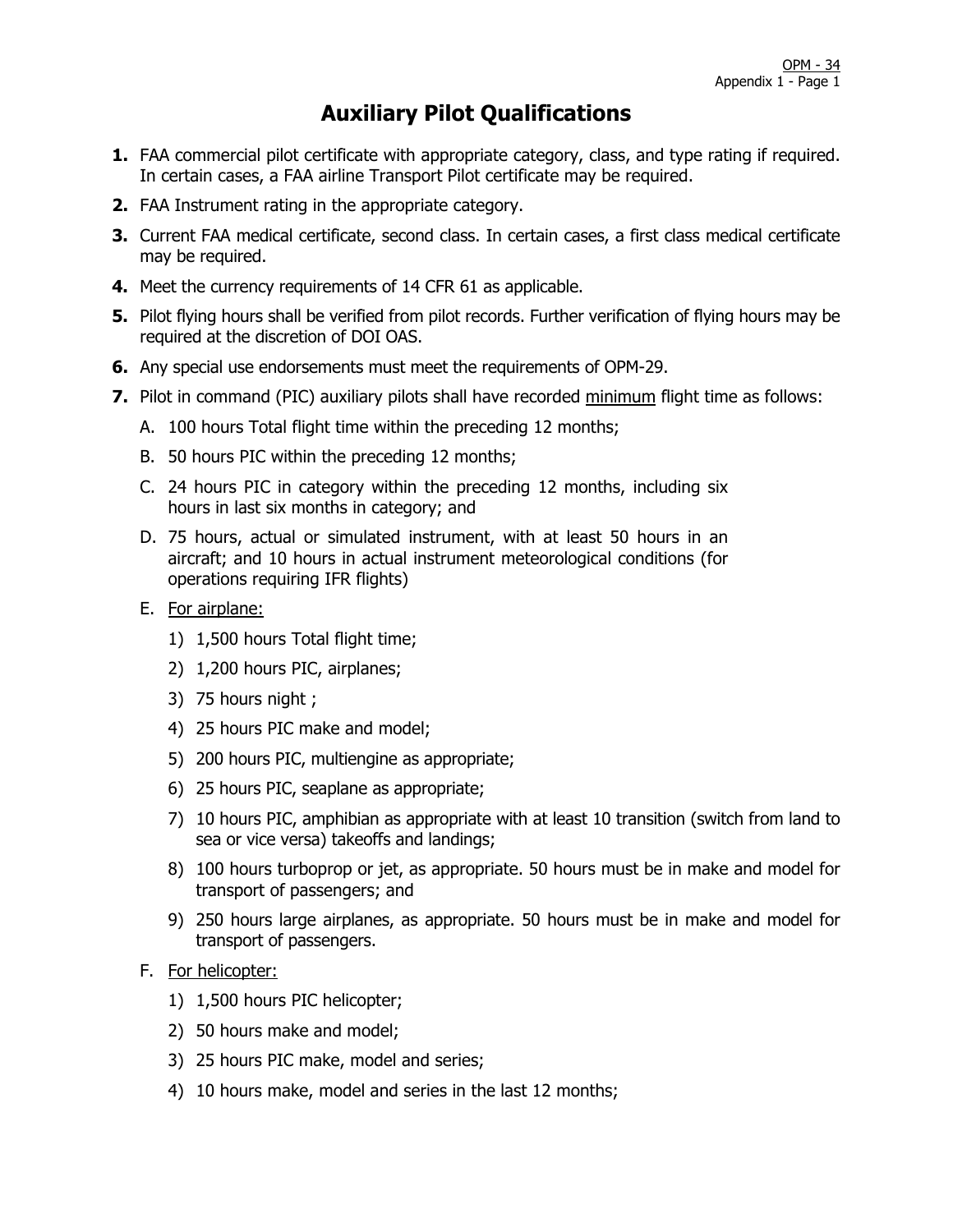#### **Auxiliary Pilot Qualifications**

- 5) 75 hours night with 25 hours PIC helicopter;
- 6) 100 hours in weight class of helicopter. Defined as: "small" up to an approved gross weight of 7,000 pounds; "medium" - above 7,000 pounds up to 12,500 pounds;
- 7) 200 hours reciprocating engine time, as appropriate;
- 8) 100 hours turbine engine time as appropriate;
- 9) 200 hours mountainous terrain, as appropriate; and
- 10) 10 hours mountainous terrain in make and model, as appropriate.

Operating helicopters in mountainous terrain as identified in 14 CFR 95 Subpart B, Designated Mountainous Area. Operating includes maneuvering and numerous takeoffs and landings to ridgelines, pinnacles and confined areas.

- **8.** Second in command (SIC) auxiliary pilots shall have recorded minimum flight time as follows:
	- A. 1200 hours Total flight time;
	- B. 250 hours PIC in category;
	- C. 100 hours PIC airplane multiengine, as appropriate;
	- D. 25 hours PIC in class;
	- E. 50 hours night with 25 hours PIC in category; and
	- F. 50 hours instrument with 5 hours in actual instrument meteorological conditions, as appropriate.
- **9.** On a case-by-case basis, equivalency will be considered. Equivalency must be requested through the auxiliary pilot's supervisor and routed through the bureau National Aviation Manager (NAM) for concurrence, to the Chief of Technical Services, OAS for approval.
- 10.On a case by case basis, waivers to flight time minimums will be considered. Waivers must be requested through the auxiliary pilot's supervisor and routed through the bureau NAM for concurrence to the Director OAS for approval.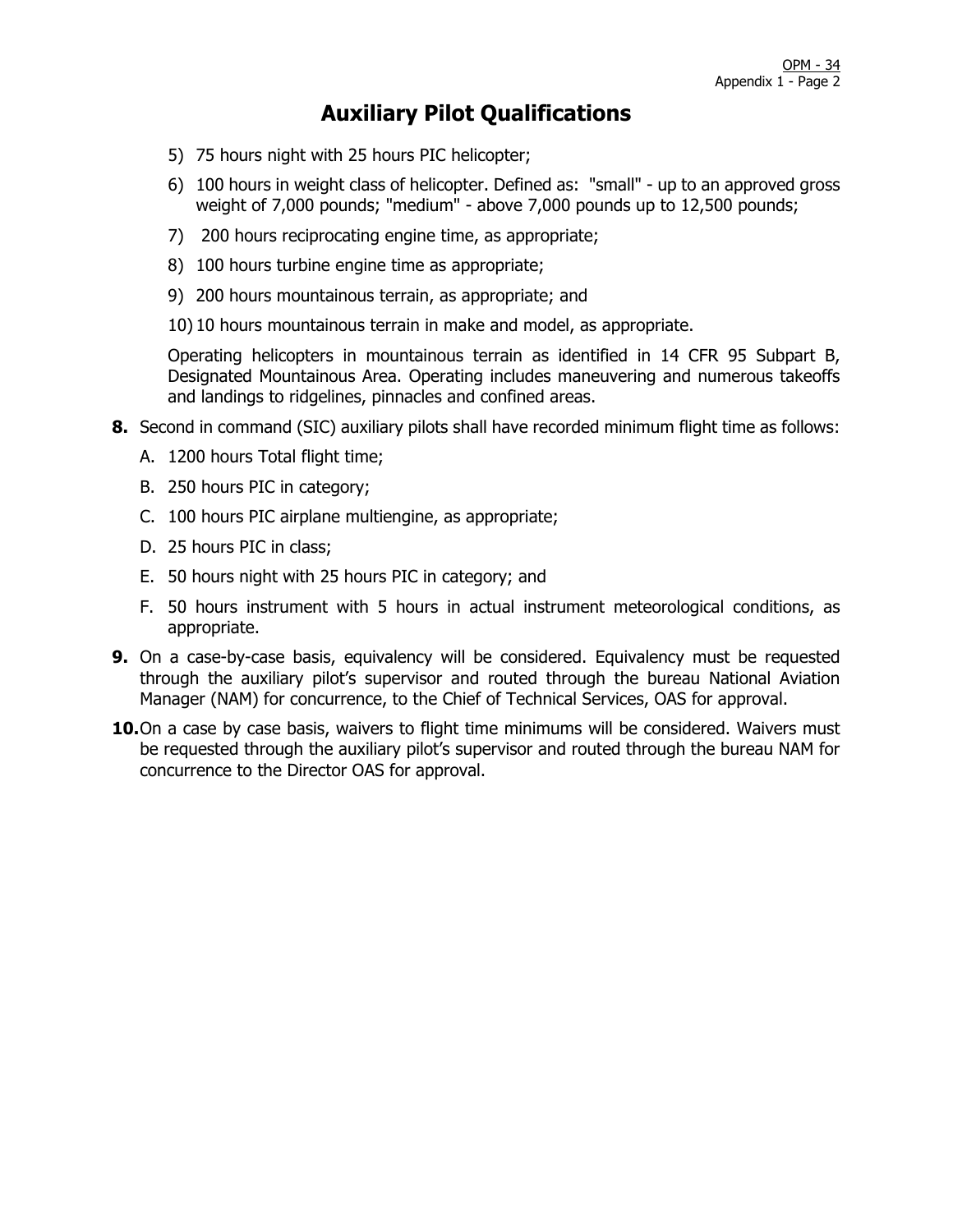Required training for an auxiliary pilot varies according to the pilot's background. On a case by case basis equivalency will be considered. Equivalency must be requested through the auxiliary pilot's supervisor and routed through the bureau NAM for concurrence to the Chief of Technical Services, OAS for approval.

Examples of equivalence:

- **1.** A retired fleet pilot with a current pilot card (OAS-30) for the aircraft and mission(s) proposed. This pilot should have met all of the initial training requirements of an auxiliary pilot in the course of completing all of the initial and recurrent training required for a fleet pilot, this must be verified. The required FAA background check was completed and does not need to be repeated. Pilot qualifications must be reviewed to ensure the pilot is qualified to be an auxiliary pilot, not all fleet pilots will meet the auxiliary pilot requirements, e.g. a low time dual function pilot. After reviewing the pilot's qualifications and training records a reasonable equivalency request would be: All of the initial training was completed in the course of being a fleet pilot in good standing when the pilot retired. Recurrent training will be completed in accordance with OPM-34 when it is due, based on the pilot's current OAS-30.
- **2.** A retired fleet pilot with an expired (less than three years) OAS-30 for the proposed aircraft and mission(s) proposed. This pilot should have met all of the initial training requirements of an auxiliary pilot in the course of completing all of the initial and recurrent training required for a fleet pilot, this must be verified. The required FAA background check was completed and does not need to be repeated. Pilot qualifications must be reviewed to ensure the pilot is qualified to be an auxiliary pilot, not all fleet pilots will meet the auxiliary pilot requirements. After reviewing the pilot's qualifications and training records a reasonable equivalency request would be: All of the initial training was completed in the course of being a Fleet Pilot in good standing when the pilot retired. The pilot is due for recurrent training and requires a flight evaluation(s) which will be done in accordance with OPM-34.
- **3.** A contract pilot with a current OAS-30 for the aircraft and mission(s) proposed. This pilot should have met most of the initial pilot training requirements of an auxiliary pilot in the course of completing all of the initial training required in accordance with 14 CFR 135, provide training documents as proof of completion. The required FAA background check will need to be done. Pilot qualifications must be reviewed to ensure the pilot is qualified to be an auxiliary pilot, not all contract pilots will meet the auxiliary pilot requirements. After reviewing the pilot's qualifications and training records a reasonable equivalency request would be: Based on 14 CFR 135 training and the current OAS-30, the gaps in training will be completed by the bureau. Flight evaluations will be completed in accordance with the procurement document.
- **4.** There are numerous scenarios where it may be appropriate to consider equivalency e.g. a pilot that has been previously trained in accordance with 14 CFR 121 or 135.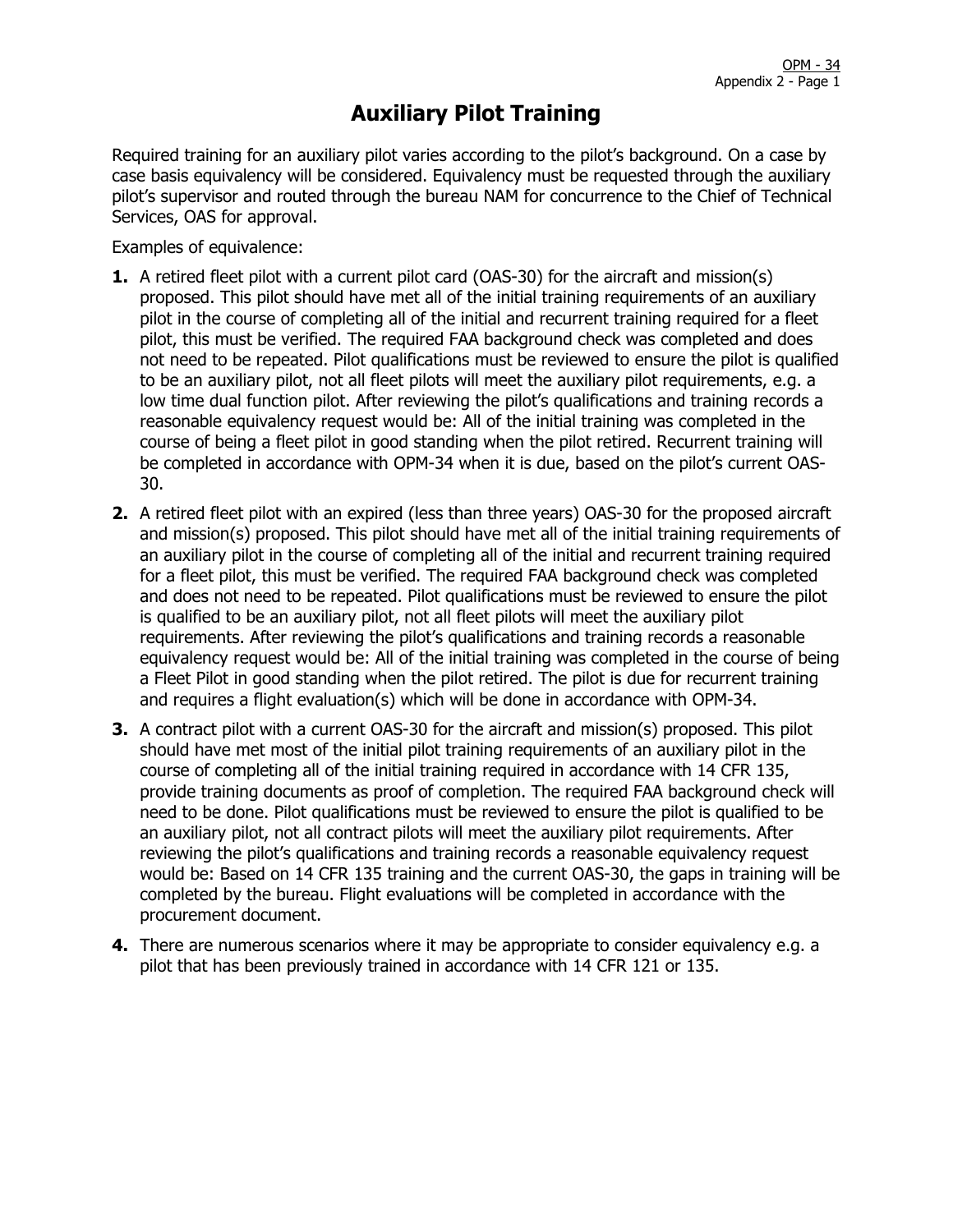**5.** Important criteria that must be considered when seeking equivalency: The training must be relevant and timely. Unrelated or old training may not have any added value.

The education and training of auxiliary pilots is the responsibility of bureau management. The following is the minimum training the bureau is required to provide an auxiliary pilot operating a government aircraft. I and II are initial training and III and IV are recurrent training. V is the qualification segment of training.

The bureau will verify that all training has been completed prior to a flight evaluation.

#### A. **INITIAL GROUND TRAINING.**

1) Basic Indoctrination. This section specifies the objectives and content of basic indoctrination curriculum segments. This training is required for new hire auxiliary pilots. Basic indoctrination is normally the first curriculum segment of instruction conducted for a new hire. It serves as the initial introduction for the new-hire pilot to the Bureau and, in many cases, to the operational requirements of DOI. Typically, basic indoctrination training time is 24 hours for IFR/VFR and 16 hours for VFR only.

Objective: The objective of basic indoctrination training is to introduce and acquaint the pilot with Bureau policy, procedures, forms, organizational and administrative practices, ensuring the pilot has acquired organizational and basic airman knowledge.

- a) Bureau specific training. Bureau-specific training include topics that pertain to the Bureaus' methods of compliance with the regulations, policies and safe operating practices. Required training, as applicable, topics for the Bureau-specific subject area follows:
	- (1) Bureau policy and procedures:
		- (a) History, organization, and management structure;
		- (b) Authority and responsibilities of duty position;
		- (c) Aviation forms, records, and administrative procedures;
		- (d) Bureau aviation policy;
		- (e) Specific missions and operational procedures; and
		- (f) Bureau-required equipment.
	- (2) Appropriate provisions of the FAA regulations and DOI policy:
		- (a) Pilot certification, training, and qualification requirements;
		- (b) Medical certificates, physical examination, and fitness-for-duty requirements;
		- (c) Operational control requirements (dispatch, flight release, or flightlocating);
		- (d) Flight duty and rest requirements;
		- (e) Recordkeeping requirements;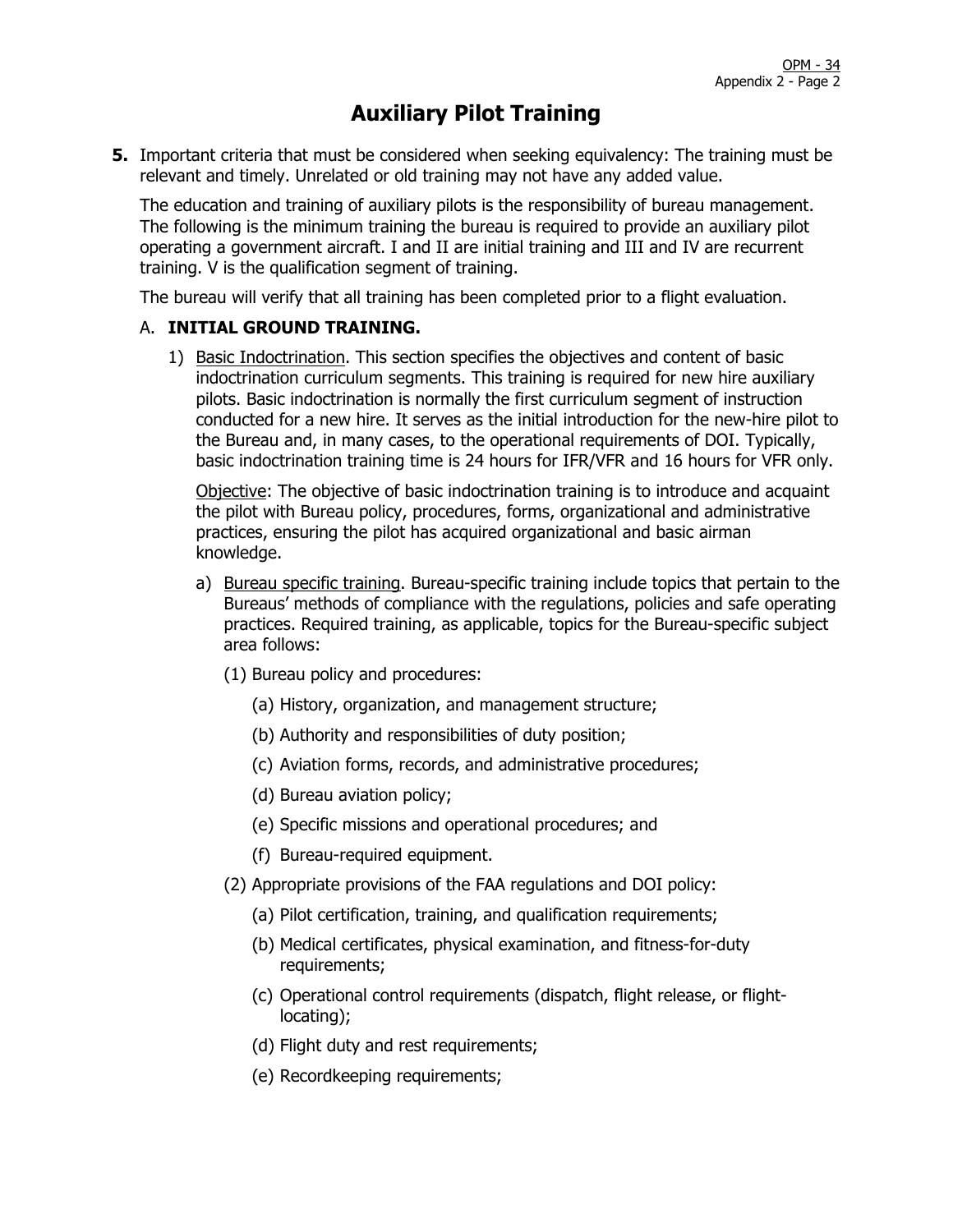- (f) Operational rules in 14 CFR parts 91and 135 (as appropriate), and any other applicable regulations;
- (g) Policy requirements for bureau manuals; and
- (h) Other appropriate policies, Departmental Manual, Operational Procedures Memoranda (OPM's), mishap reporting, and aircraft stewardship.
- b) Pilot specific training. The pilot-specific training should contain training to ensure an auxiliary pilot will be able to enter subsequent ground and flight training curriculum segments. These topics address the appropriate portions of the Bureaus' manual and standard practices of airmanship and flight procedures in other documents such as the Aeronautical Information Manual (AIM). The emphasis in airman-specific training is not aircraft-specific. It should relate to the Bureaus' kind of operation and the family or families of aircraft used by the Bureau. The objective of airman-specific training is to ensure the pilot has acquired the basic knowledge necessary for Bureau operations. Required training, as applicable for the pilot-specific subject area follows:
	- (1) Dispatch or flight release and flight-locating procedures for the Bureau;
		- (a) Dispatch, flight release, or flight-locating systems and procedures (as applicable);
		- (b) Organization, duties, and responsibilities;
		- (c) Weather and Notices to Airmen (NOTAM) information; and
		- (d) Bureau communications.
	- (2) Weight and Balance (W&B);
		- (a) Definitions (such as zero-fuel weight, moments, and inches of datum);
		- (b) General loading procedures and center-of-gravity (CG) computations;
		- (c) Effects of fuel burn and load shifts in flight; and
		- (d) W&B forms, load manifests, fuel slips, and other applicable documents.
	- (3) Aircraft performance and airport analysis;
		- (a) Definitions (such as balanced field, visual meteorological conditions (VMC), obstruction planes, and maximum endurance);
		- (b) Effects of temperature and pressure altitude;
		- (c) General Terminal Instrument Procedures (TERPS) criteria (obstacle clearance standards);
		- (d) Airport analysis system as appropriate to the type of operation and family or families of aircraft; and
		- (e) Effects of contaminated runways.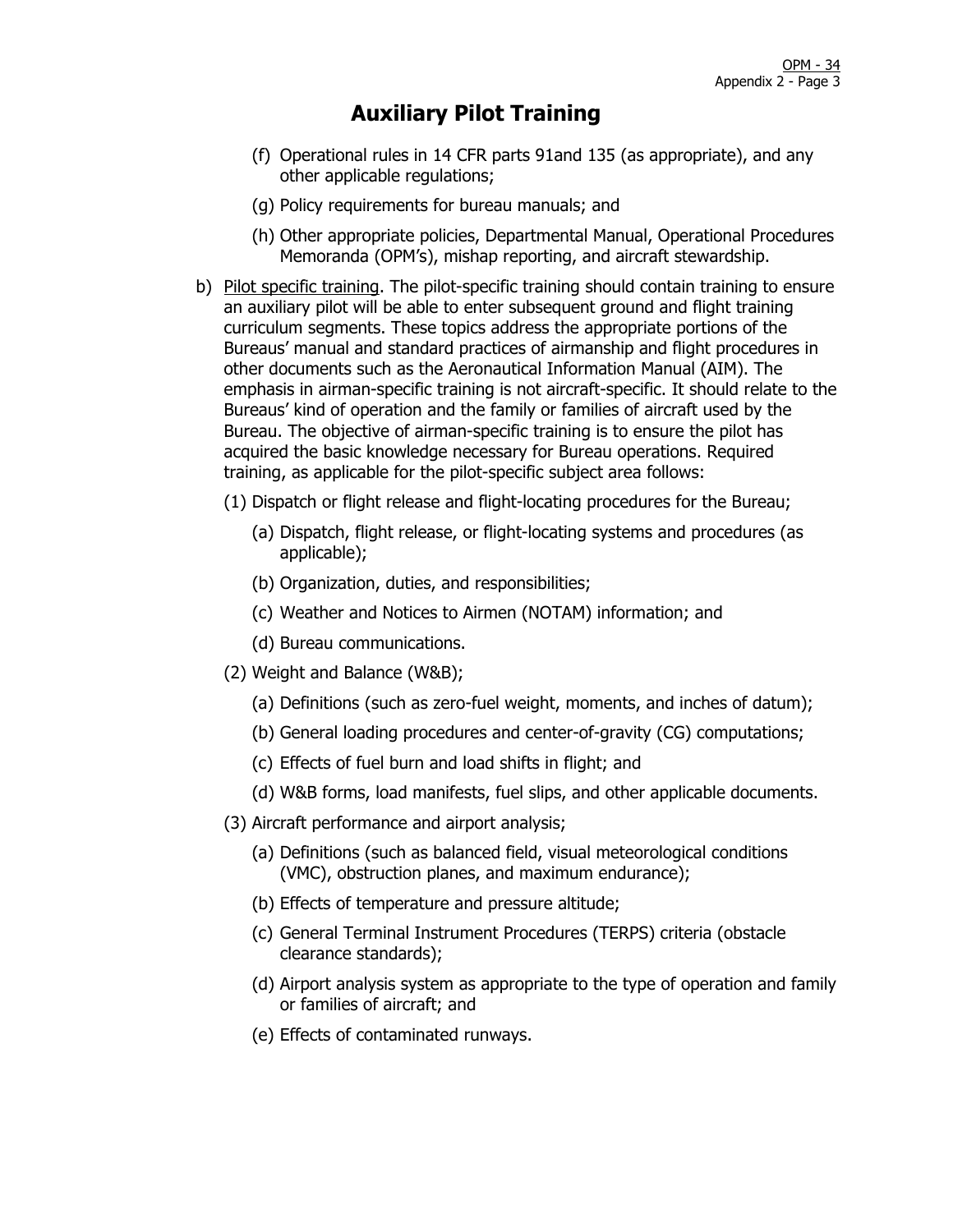- (4) Meteorology;
	- (a) Basic weather definitions (such as forecasts, reports, and symbols);
	- (b) Temperature, pressure, and winds;
	- (c) Atmosphere moisture and clouds;
	- (d) Air masses and fronts; and
	- (e) Thunderstorms, icing, and wind shear.
- (5) Navigation;
	- (a) Definitions (such as Class I, Class II navigation);
	- (b) Basic navigational instruments;
	- (c) Dead reckoning (DR) and pilotage concepts and procedures;
	- (d) Navigational Aids (NAVAID); and
	- (e) Very high frequency (VHF), global positioning system (GPS), and selfcontained systems (as applicable).
- (6) Airspace and air traffic control (ATC) procedures;
	- (a) Definitions (such as precision approaches, airways, and automated terminal information service (ATIS));
	- (b) Description of airspace;
	- (c) Navigation performance and separation standards;
	- (d) Controller and pilot responsibilities;
	- (e) ATC communications;
	- (f) Air traffic flow control; and
	- (g) Wake turbulence recognition and avoidance.
- (7) En route and terminal area charting and flight planning;
	- (a) Terminology of charting services (such as Jeppesen or FAA National Aeronautical Charting Office (NACO));
	- (b) Takeoff minimums, landing minimums, and alternate requirements;
	- (c) General Bureau flight-planning procedures;
	- (d) Flight service and international procedures (as applicable);
	- (e) Airport diagrams; and
	- (f) Airport ground operational safety (AC120-74 and AC 91-73).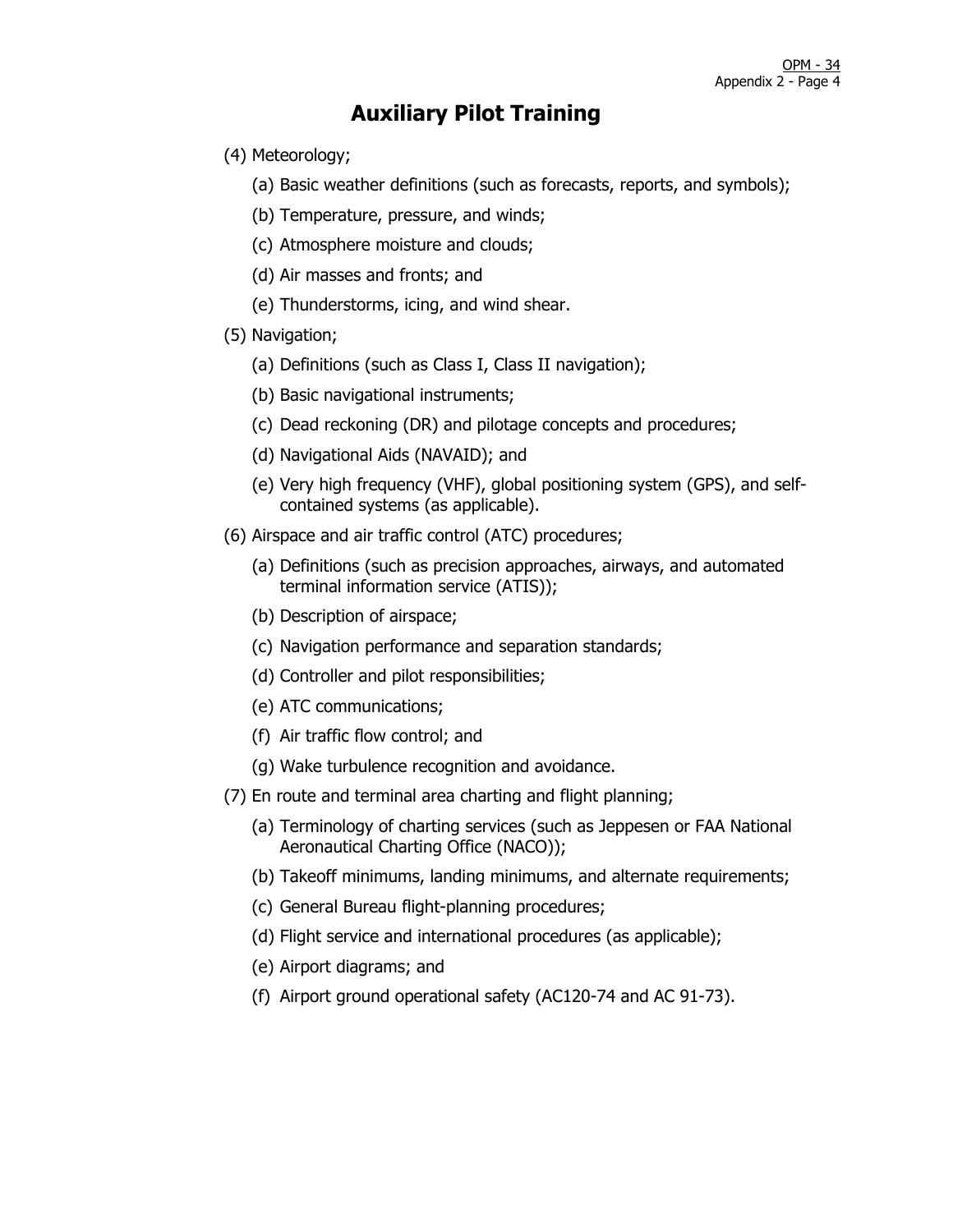- (8) Instrument procedures;
	- (a) Definitions (e.g., minimum descent altitude (MDA), height above airport (HAA), height above touchdown (HAT), decision height (DH), Category II (CAT II) instrument landing system (ILS), and no procedure turn required (NOPT));
	- (b) Holding patterns, procedure turns;
	- (c) Precision approaches (such as CAT I, CAT II, and CAT III);
	- (d) Non-precision Approaches (NPA); and
	- (e) Circling, visual, and contact approaches (as applicable).
- (9) Airport ground operational safety (refer to the current editions of Advisory Circular (AC) 120-74, 14 CFR Parts 91 and 135 Flight crew Procedures During Taxi Operations, and AC 91-73, Parts 91 and 135 Single Pilot, Flight School Procedures During Taxi Operations); and
- (10) Normal and emergency communication procedures.
- 2) General Emergency Training.
	- a) Emergency situation training. Emergency situation training should provide instruction, demonstration, and practice in the handling of emergency situations. The following are recommended training modules for the emergency situation subject area:
		- (1) Pilot Duties and Responsibilities.
			- (a) Emergency assignments;
			- (b) Captain's emergency authority; and
			- (c) Reporting incidents and accidents.
		- (2) Crew Coordination and Bureau Communication.
			- (a) Cabin crew notification procedures;
			- (b) Ground agency notification procedures (e.g., FAA, Airport Authority); and
			- (c) Bureau communication procedures.
		- (3) Aircraft Fires.
			- (a) Principles of combustion and classes of fire;
			- (b) Toxic fumes and chemical irritants;
			- (c) Use of appropriate hand-held extinguishers; and
			- (d) Smoke masks and goggles.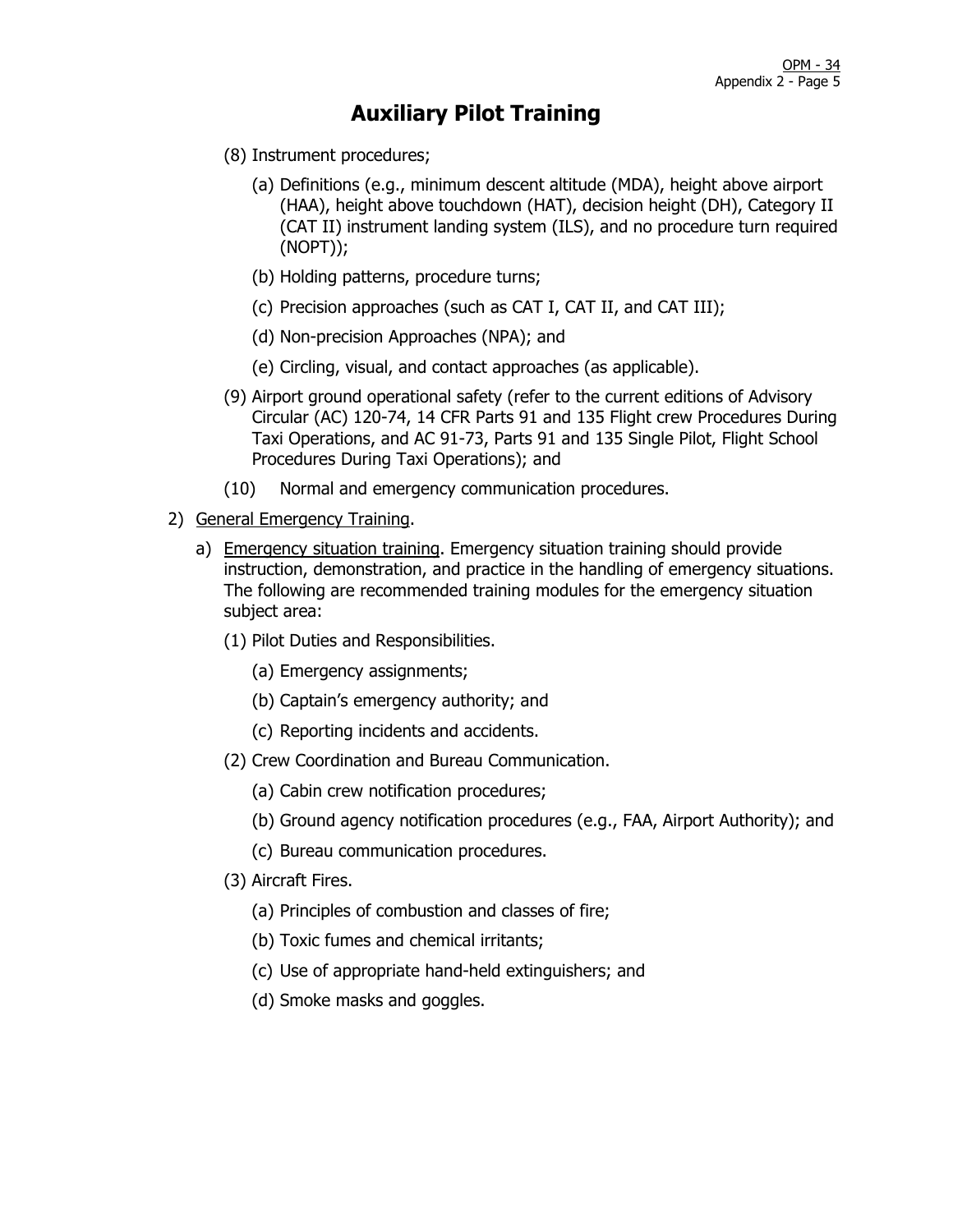- (4) First Aid Equipment.
	- (a) Contents of first aid kit;
	- (b) Requirements for first aid kit integrity; and
	- (c) Use of individual items.
- (5) Illness, Injury, and Basic First Aid.
	- (a) Principles of cardiopulmonary resuscitation (CPR);
	- (b) Ear and sinus blocks;
	- (c) Seeking medical assistance;
	- (d) Treatment of shock; and
	- (e) Heart attack and pregnancy situations.
- (6) Ground Evacuation.
	- (a) Aircraft configuration;
	- (b) Directing passenger flow;
	- (c) Blocked or jammed exit procedures;
	- (d) Fuel spills and other ground hazards; and
	- (e) Handicapped persons.
- (7) Ditching.
	- (a) Cockpit and cabin preparation;
	- (b) Passenger briefing;
	- (c) Crew coordination;
	- (d) Primary swells, secondary swells, and sea conditions;
	- (e) Ditching heading and water landings; and
	- (f) Ditching at night.
- (8) Rapid Decompression (RD).
	- (a) Respiration;
	- (b) Hypoxia, hypothermia, hyperventilation;
	- (c) Time of useful consciousness (TUC);
	- (d) Gas expansion/bubble formation; and
	- (e) Physical phenomena and actual incidents.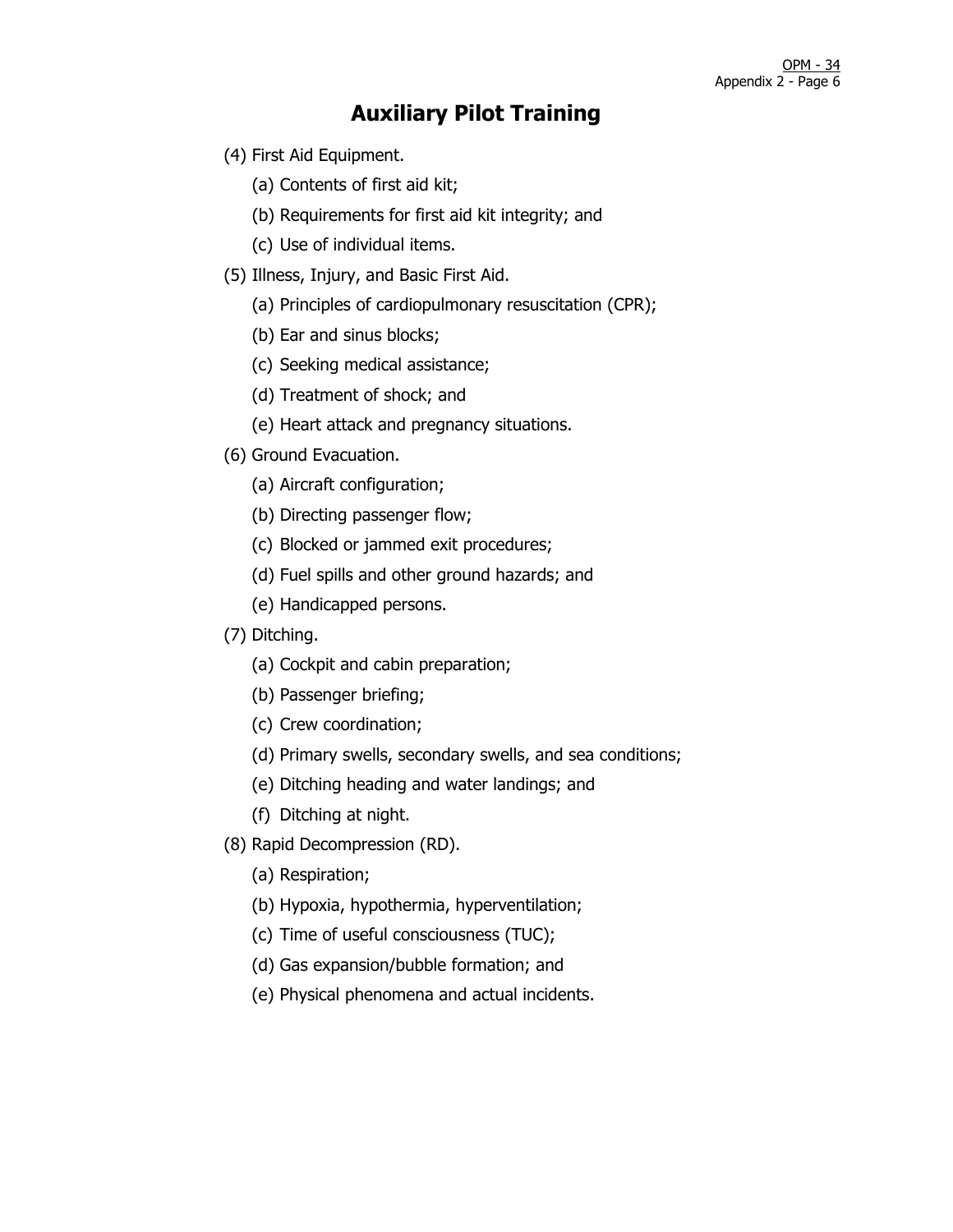- (9) Previous Aircraft Accidents/Incidents.
	- (a) NTSB accident report reviews;
	- (b) DOI/OAS review of A200;
	- (c) Human factors (HF)/considerations; and
	- (d) National Aeronautics and Space Administration (NASA) reporting system.
- (10) Crewmember Incapacitation.
	- (a) Bureau procedures;
	- (b) Reporting requirements (OAS and NTSB); and
	- (c) Interference with crewmembers.
- (11) Hijacking and Other Unusual Situations.
	- (a) Hijack procedures;
	- (b) Bomb threat procedures;
	- (c) Security coordinator responsibilities; and
	- (d) In-flight intercept signals and procedures.
- b) Emergency drill training. The area of a general emergency training curriculum segment referred to as emergency drill training provides instruction, demonstration, and practice in the actual operation of certain items of emergency equipment. Required training, as applicable, topics for the emergency drill training subject area are as follows:
	- (1) Hand-Held Fire Extinguishers.
		- (a) Inspection tags, dates, and proper charge levels;
		- (b) Removal and stowage of extinguishers;
		- (c) Actual discharge of each type of extinguisher; and
		- (d) Maintenance procedures and minimum equipment list (MEL).
	- (2) Portable Oxygen Systems.
		- (a) Inspection tags, dates, and pressures;
		- (b) Removal and stowage of oxygen bottles; and
		- (c) Actual operation of each type of bottle and each type of mask.
	- (3) Emergency Exits and Slides.
		- (a) Actual operation (open and close) of each exit in the normal and emergency modes;
		- (b) Instruction on slide or slide raft deployment, transfer from one door to another, and detachment from the aircraft or training device of each type of slide or slide raft (if applicable); and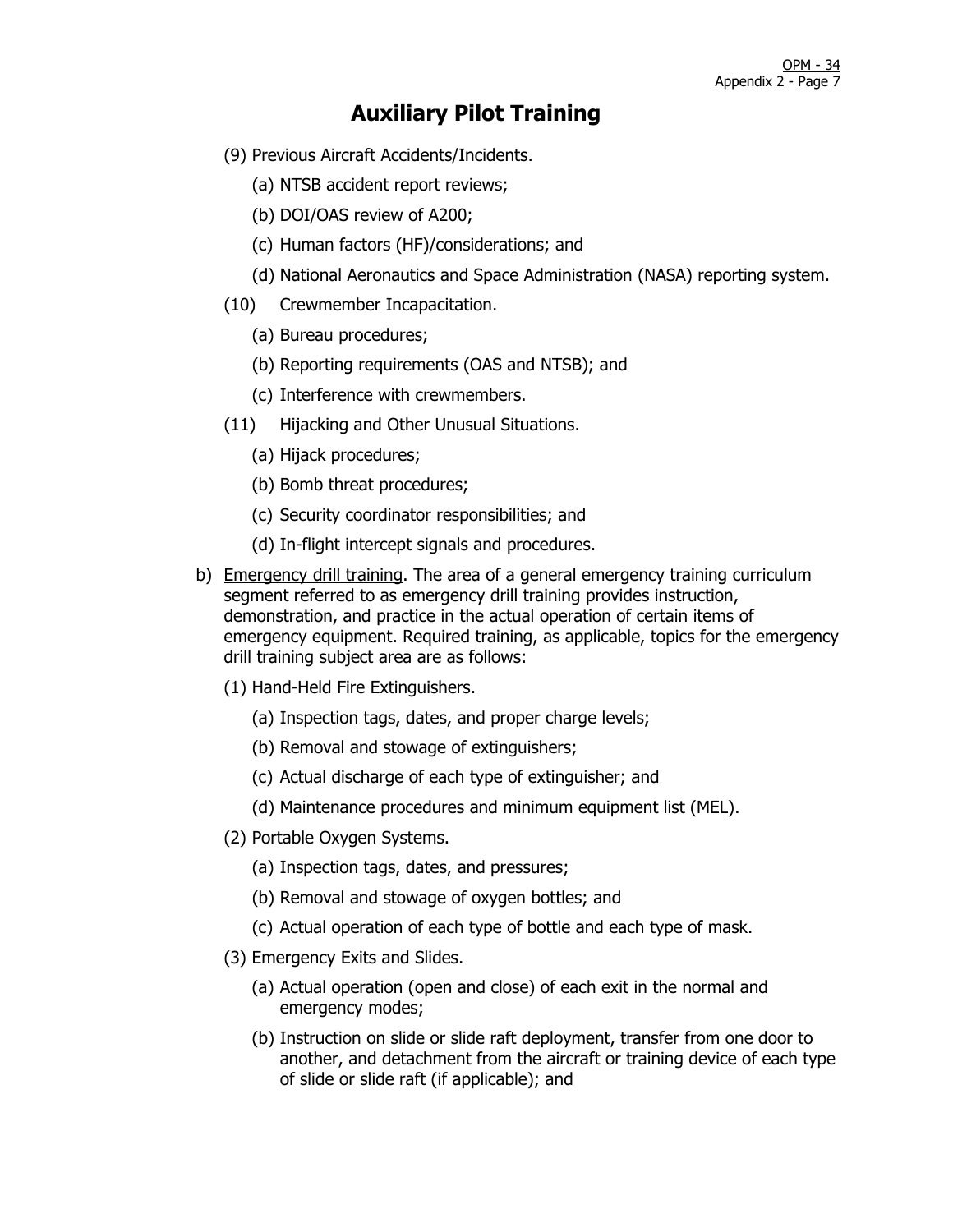- (c) Actual use of slide or slide raft (this requirement needs to be accomplished only once during initial new-hire or initial equipment training).
- (4) Ditching Equipment (if applicable).
	- (a) Actual donning, use, and inflation of individual flotation means (life preservers);
	- (b) Instruction on life raft removal from the aircraft and inflation of each type of life raft;
	- (c) Instruction on the use of lifelines;
	- (d) Actual boarding of a life raft or slide raft; and
	- (e) Instruction on survival equipment.
- 3) Aircraft Ground Training. This section specifies the objectives of aircraft ground training. There are three areas, general operational subjects, aircraft systems, and systems integration training. Typically helicopters and multiengine airplanes require 16 hours of training and single engine airplanes require 8 hours of training.

Objective: The primary objective of aircraft ground training is to provide auxiliary pilots with the necessary knowledge for understanding the basic functions of aircraft systems, the use of the individual system components, the integration of aircraft systems, and operational procedures. An important requirement of an aircraft ground training curriculum segment is that, upon completion, the auxiliary pilot will be sufficiently prepared to enter the flight training curriculum segment. Aircraft ground training, as used in this section, is training for a specific aircraft type. Aircraft ground training may be conducted using many methods, including classroom instruction, ground training devices (GTD), computer-based instruction (CBI), flight simulation training devices (FSTD), and static aircraft.

- a) General Operational Aircraft
	- (1) Dispatch, Flight Release, or Flight-Locating Procedures.
	- (2) Weight and Balance (W&B) Procedures. Specific to the aircraft, including computation of company W&B forms.
	- (3) Adverse Weather Practices. Includes procedures specific to the aircraft that must be followed when operating in the following conditions:
		- (a) Icing,
		- (b) Turbulence,
		- (c) Heavy precipitation,
		- (d) Thunderstorms with associated wind shear and microburst phenomena,
		- (e) Low visibility, and
		- (f) Contaminated runways.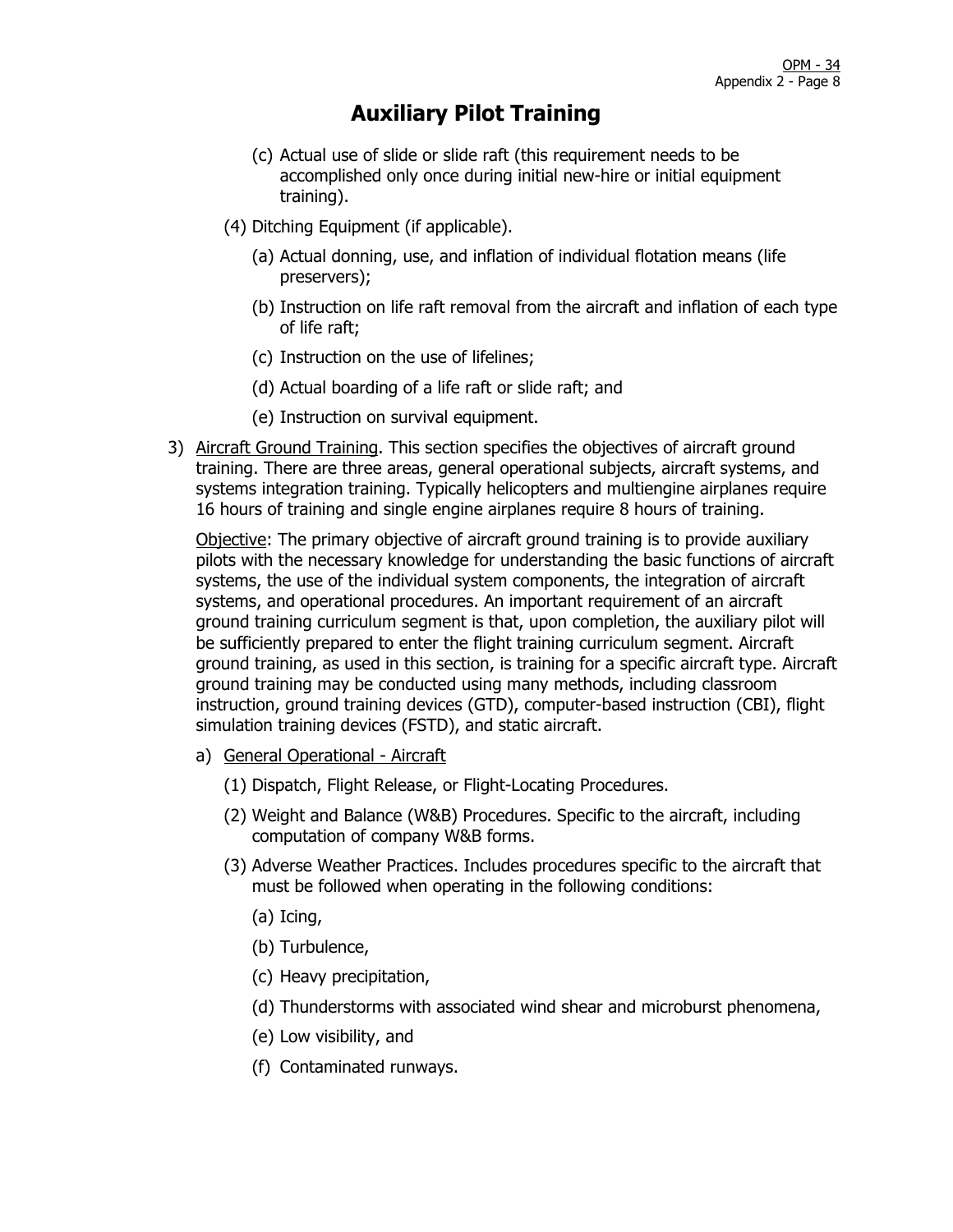- (4) Communication and Navigation Procedures. Procedures for operating specific aircraft communications and navigation equipment in accordance with the following:
	- (a) Specific Bureau communications requirements,
	- (b) Air traffic control (ATC) clearance requirements,
	- (c) Area departure and arrival requirements,
	- (d) En route requirements, and
	- (e) Approach and landing requirements.
- (5) Performance Characteristics. Specific performance characteristics of the aircraft during all flight regimes, including:
	- (a) The use of charts, tables, tabulated data, and other related manual information;
	- (b) Normal, abnormal, and emergency performance problems;
	- (c) Meteorological and weight-limiting performance factors (such as temperature, pressure, contaminated runways, precipitation, and climb/runway limits);
	- (d) Inoperative equipment performance limiting factors (such as minimum equipment list (MEL)/Configuration Deviation List (CDL) and inoperative antiskid); and
	- (e) Special operational conditions (such as unpaved runways, high-altitude airports, and drift down requirements).
- b) Aircraft Systems.
	- (1) Aircraft General. Typical elements include an overview of the basic aircraft, such as dimensions, turning radius, panel layouts, flight deck and cabin configurations, and other major systems and components or appliances.
	- (2) Powerplants. Typical elements include a basic engine description, engine thrust ratings, and engine components such as accessory drives, ignition, oil, fuel control, hydraulic, and bleed air features.
	- (3) Electrical. Typical elements should include elements identifying the sources of aircraft power including engine-driven generators, auxiliary power unit (APU) generator, and external power. Other elements include the electrical buses and related components such as circuit breakers, fuses, the aircraft battery, and other standby power systems, if applicable.
	- (4) Hydraulic. Some typical elements are the hydraulic reservoirs, pumps, accumulators, and the means of routing hydraulic fluid through filters, check valves, and interconnects and to associated actuators and hydraulicallyoperated components.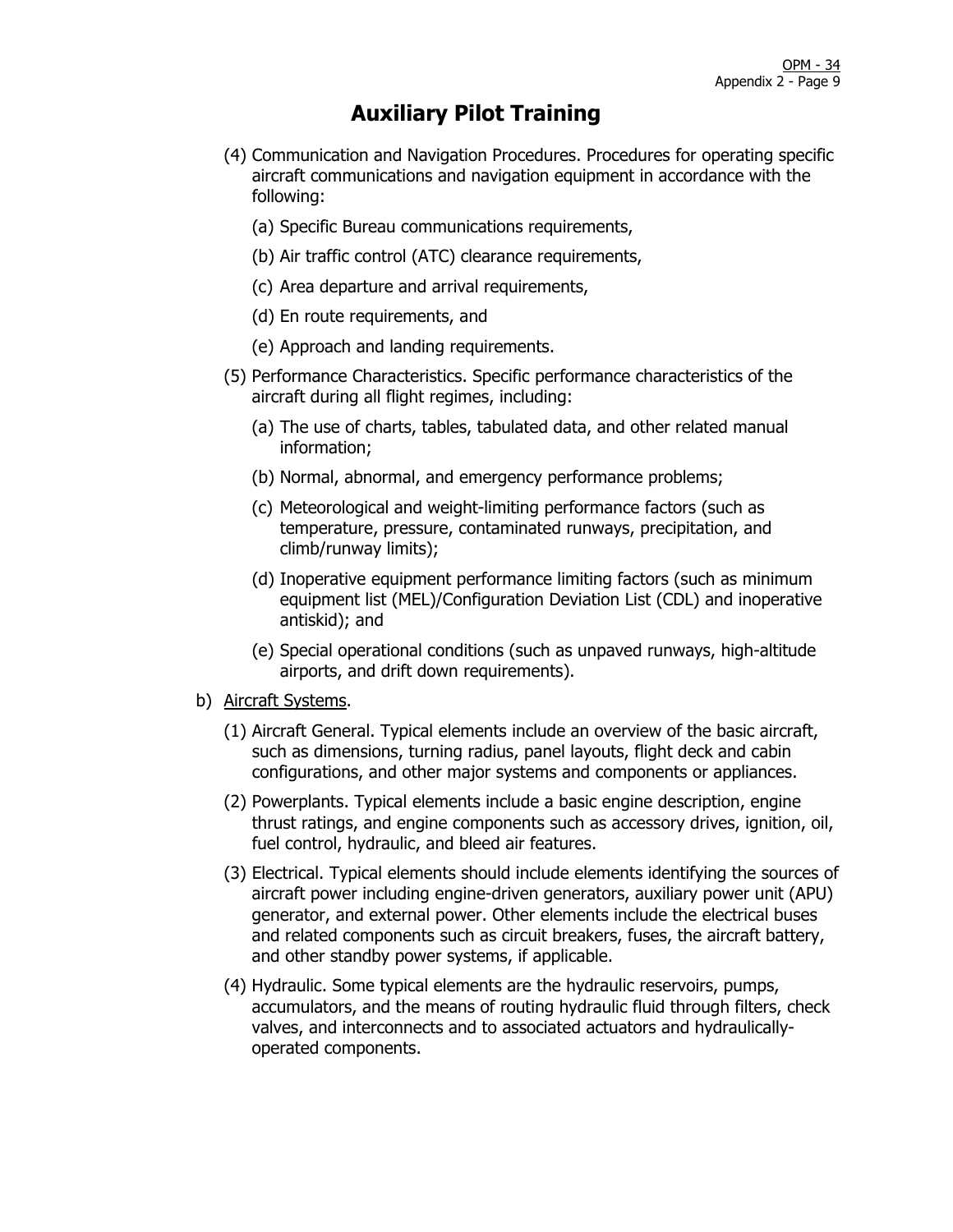- (5) Fuel. Elements include the fuel tank system (location and quantities), engine-driven pumps, boost pumps, system valves, crossfeeds, quantity indicators, and provisions (if applicable) for fuel jettisoning.
- (6) Pneumatic. Typical elements include bleed air sources (such as engines, APU, or external ground air), the means of routing, venting, and controlling bleed air via associated valves, ducts, chambers, and temperature- and pressurelimiting devices.
- (7) Air Conditioning and Pressurization. Typical elements include heaters, air conditioning packs, fans, and other environmental control devices. Pressurization system components include elements such as outflow and negative pressure relief valves with associated automatic, standby, and manual pressurization controls and annunciators.
- (8) Flight Controls. Elements in flight controls include primary (yaw, pitch, and roll devices) and secondary controls (leading/trailing edge devices, flaps, trim, and damping mechanisms). Elements that indicate the means of actuation (direct/indirect or fly-by-wire) should be included as well as applicable redundancy devices.
- (9) Landing Gear. Typical elements should include the landing gear extension and retraction mechanism including the operating sequence of struts, doors, and locking devices, and brake and antiskid systems, if applicable. Other elements are steering (nose or body steering gear), bogie arrangements, air/ground sensor relays, and visual downlock indicators.
- (10) Ice and Rain Protection. Elements should include rain removal systems and each anti-icing and/or deicing system that prevents or removes the formation of ice from airfoils, flight controls, engines, pitot-static probes, fluid outlets, flight deck windows, and aircraft structures. Other elements should include system components such as pneumatic/electrical valves, sensors, ducts, electrical elements, or pneumatic devices.
- (11) Equipment and Furnishings. Typical elements are the aircraft exits, galleys, water and waste systems, lavatories, cargo areas, crewmember and passenger seats, bulkheads, seating and/or cargo configurations, and nonemergency equipment and furnishings.
- (12) Navigation Equipment. Typical elements are flight navigation system components including Flight Directors (FD), horizontal situation, Radio Magnetic Indicators (RMI), navigation receivers (automatic direction finder (ADF), Very high frequency Omnidirectional Range (VOR), Area Navigation (RNAV), marker beacon, and Distance Measuring Equipment (DME)) used on the aircraft. Other elements include applicable inertial systems Inertial Navigation System (INS) and Inertial Reference System (IRS)), functional displays, fault indications, and comparator systems; aircraft transponders, radio altimeters, weather radar (WX), and Cathode Ray Tube (CRT) or computer-generated displays of aircraft position and navigation information.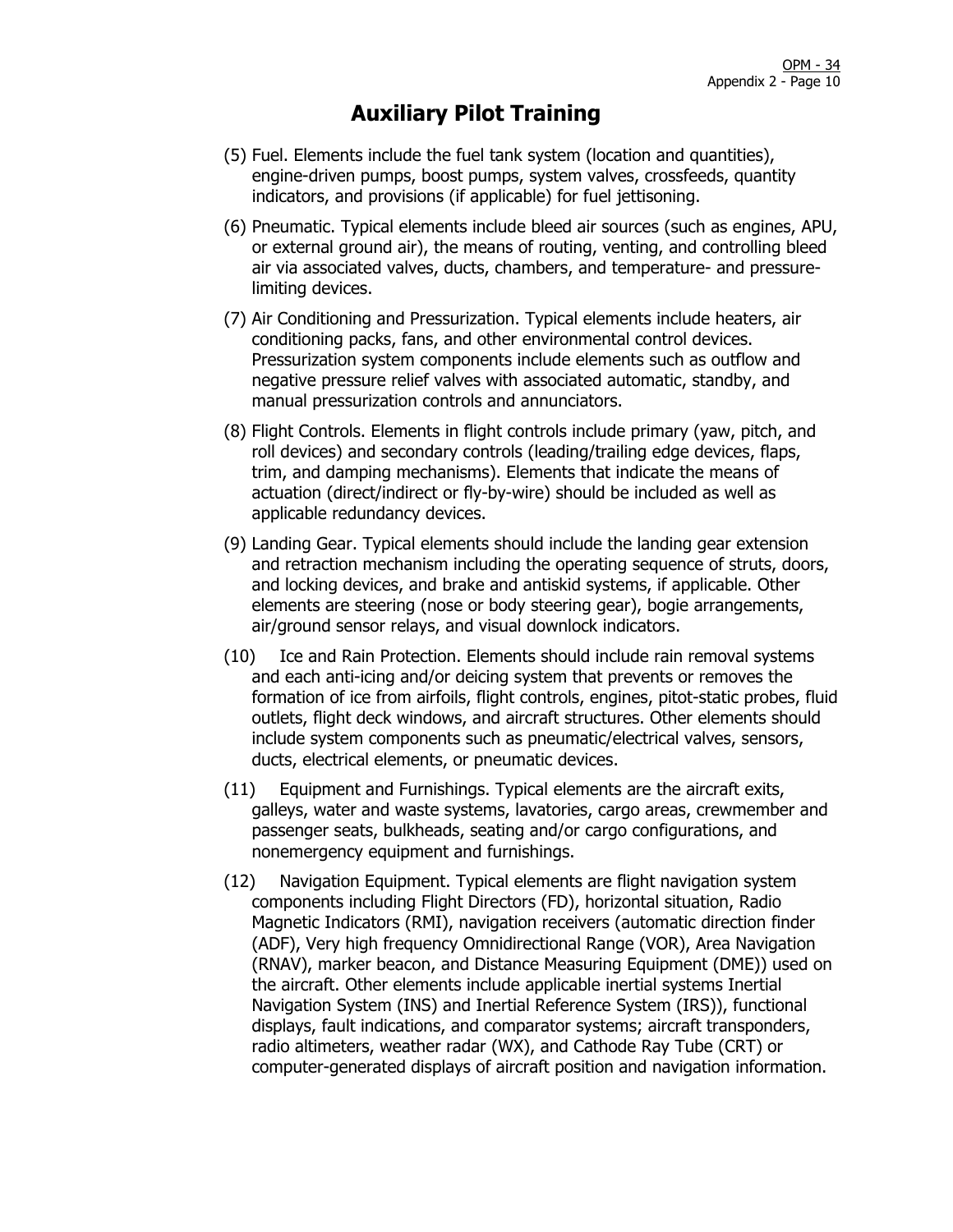- (13) Auto Flight System. Typical elements include such items of equipment as the autopilot, autothrottles, and their interface with aircraft FD and navigation systems, including automatic approach tracking, autoland, and automatic fuel or performance management systems.
- (14) Flight Instruments. Typical elements should include an overview of the panel arrangement and the electrical and pitot-static sources and alternate sources for the flight instruments. Other elements include attitude, heading (directional gyro (DG) and magnetic), airspeed, Vertical Speed (VS), altimeters, standby flight instruments, and other relevant instruments.
- (15) Communication Equipment. Elements include the Very High Frequency (VHF) High Frequency (HF) radios, audio panels, in-flight interphone and Passenger Address (PA) systems, the voice recorder, and air/ground passive communications systems (Aircraft Communications Addressing and Reporting System (ACARS)).
- (16) Warning Systems. Typical elements are aural, visual, and tactile warning systems, including the character and degree of urgency related to each signal. Other elements include warning and caution annunciator systems, including ground proximity warning (GPW) and takeoff warning systems.
- (17) Fire Protection. Elements should include all fire and overheat sensors, loops, modules, or other means of providing visual and/or aural indications of fire or overheat detection. Other elements include procedures for the use of fire handles, automatic extinguishing systems, agents, and the power sources necessary to provide protection for fire and overheat conditions in engines, APU, cargo bay/wheel well, the flight deck, cabin, and lavatories.
- (18) Oxygen. Typical elements are the aircraft oxygen system including the installed passenger, crew, and portable systems. Other elements include sources of oxygen (gaseous or solid), flow and distribution networks, automatic deployment systems, regulators, pressure levels, gauges, and servicing requirements.
- (19) Lighting. Typical elements are the flight deck, cabin, and external lighting systems, including power sources, switch positions, and spare light bulb locations.
- (20) Emergency Equipment. Typical elements are the type, location, and purpose of each item of emergency equipment such as fire and oxygen bottles, first aid kits, life rafts, life preservers, crash axes, and emergency exits and lights. Other elements include each item of egress equipment such as slides, slide rafts, escape straps or handles, hatches, and ladders or movable stairs.
- (21) APU. Elements should include installation of the APU, APU capacity, and operation including its electrical and bleed air capabilities and how it interfaces with the aircraft's electrical and pneumatic systems. Other elements include the APU components such as inlet doors, exhaust ducts, and fuel supply.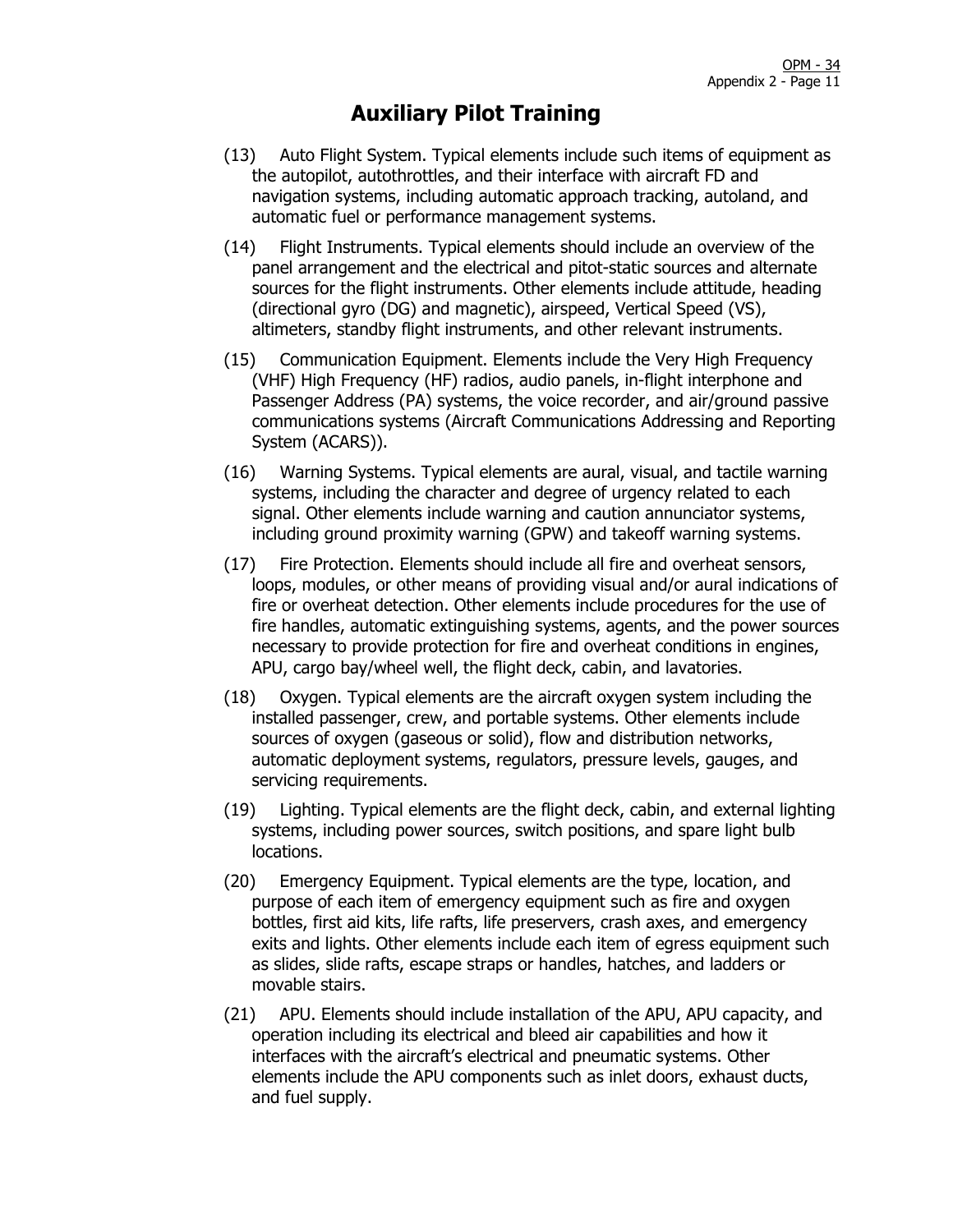c) Aircraft Systems Integration.

Preparation for Flight Training**.** Effective systems integration training serves as a logical bridge between conventional ground training instructional delivery methods and flight training. This training allows auxiliary pilots to become familiar with the flight deck layout, checklists, operator procedures, and other areas that are best learned before they conduct actual flight maneuvers and procedures.

- (1) Example Topics. The following examples are of aircraft systems integration training modules with typical elements:
	- (a) Use of Checklist. Typical elements include safety checks, flight deck preparation (switch position and checklist flows), checklist callouts and responses, and checklist sequence.
	- (b) Flight Planning. Elements should include performance limitations (e.g., meteorological, weight, and MEL/CDL items), required fuel loads, and weather planning (e.g., lower than standard takeoff minimums or alternate requirements).
	- (c) Display Systems. Typical elements include the use of weather radar and other CRT displays (e.g., checklist, vertical navigation (VNAV) or longitudinal navigation displays).
	- (d) Navigation Systems. Elements include preflight and operation of applicable receivers, onboard navigation systems, and flight plan information input and retrieval.
	- (e) Autoflight. Typical elements include the autopilot, autothrust, and FD systems, including the appropriate procedures, normal and abnormal indications, and annunciators.
	- (f) Flight Deck Familiarization. Typical elements include activation of aircraft system controls and switches to include normal, abnormal, and emergency switches and control positions, and relevant annunciators, lights, or other caution and warning systems.

#### B. **INITIAL FLIGHT TRAINING.**

Flight training consists of certain required maneuvers and procedures which are referred to as "training events". The training events, which must be included in flight training curriculum segments are specified below. Typical flight training hours are: Multiengine airplane - IFR/VFR 8 hours, VFR only 4 hours, Single engine airplane - IFR/VFR 6 hours, VFR only 3 hours, and helicopter - IFR/VFR 10 hours, VFR only 4 hours

Objectives. The primary objective of flight training is to provide an opportunity for auxiliary pilots to acquire the skills and knowledge necessary to perform to the FAA Practical Test Standards and Interagency Practical Test Standards (ITPS).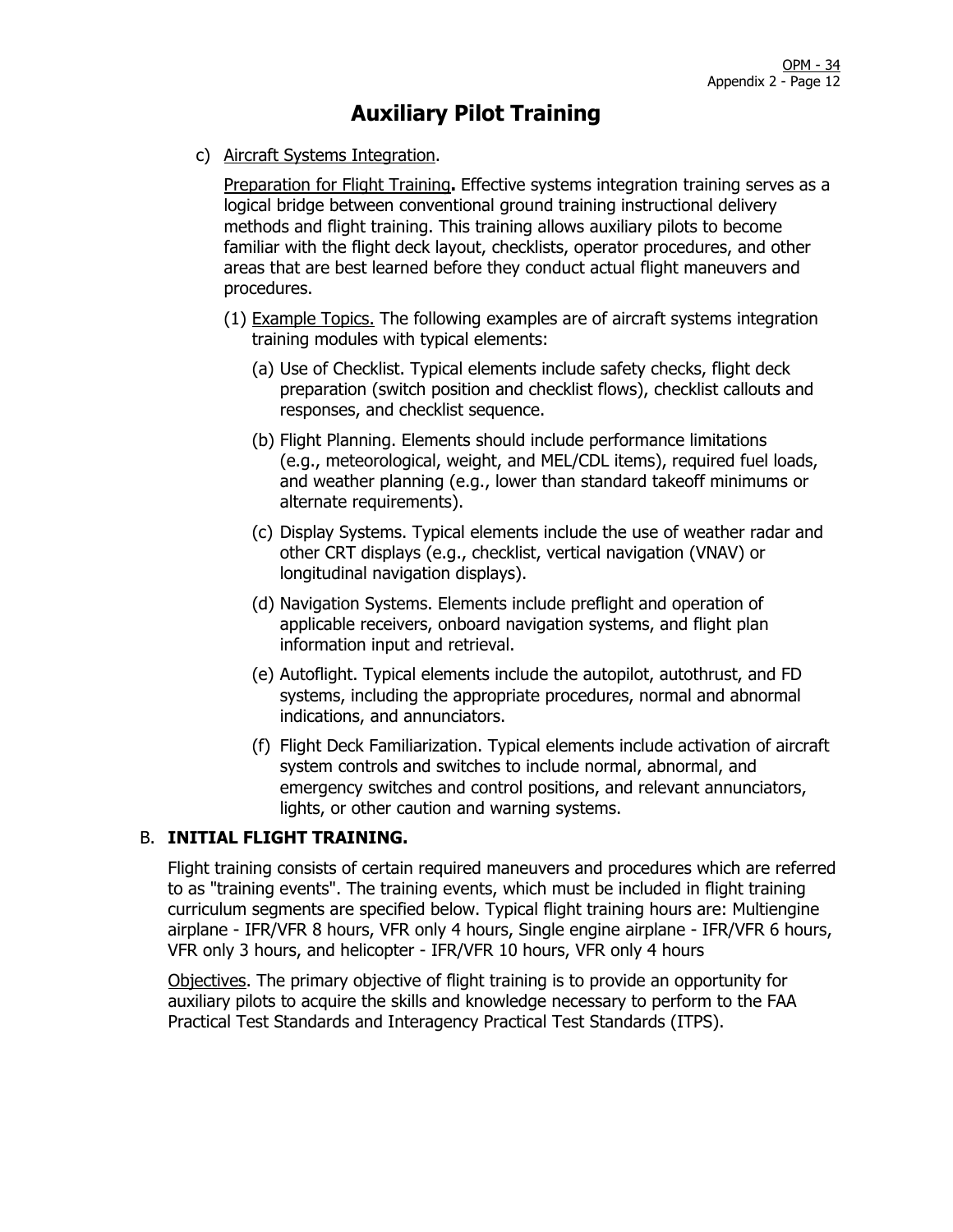- 1) Curriculum Segment. A flight training curriculum segment may be outlined in a modular format or may be outlined as a series of events in which training must be accomplished. This curriculum segment must include as many training modules or events as necessary to provide appropriate training. Each training module or event outline should provide at least the following information:
	- a) A descriptive title of the training module;
	- b) A list of the training events that must be accomplished during flight training;
	- c) Any specific conditions applicable to a particular training event, such as the weather minimums to be used; and
	- d) Provisions for briefing before and after each training period.
- 2) Maneuvers and procedures tables. The events which must be accomplished during flight training are listed in this section. This list can be used as a single-source document in the development of flight training curriculum.
	- a) Single and multiengine airplanes.
		- (1) Preparation
			- (a) Visual Inspection
			- (b) Pretaxi Procedures
			- (c) Performance Limitations
		- (2) Surface operations
			- (a) Flight Deck Management
			- (b) Securing Cargo
			- (c) Starting
			- (d) Taxi
			- (e) Powerback Taxi
			- (f) Step Turns, Sea Planes (SEA)
			- (g) Sailing SEA
			- (h) Pretakeoff Checks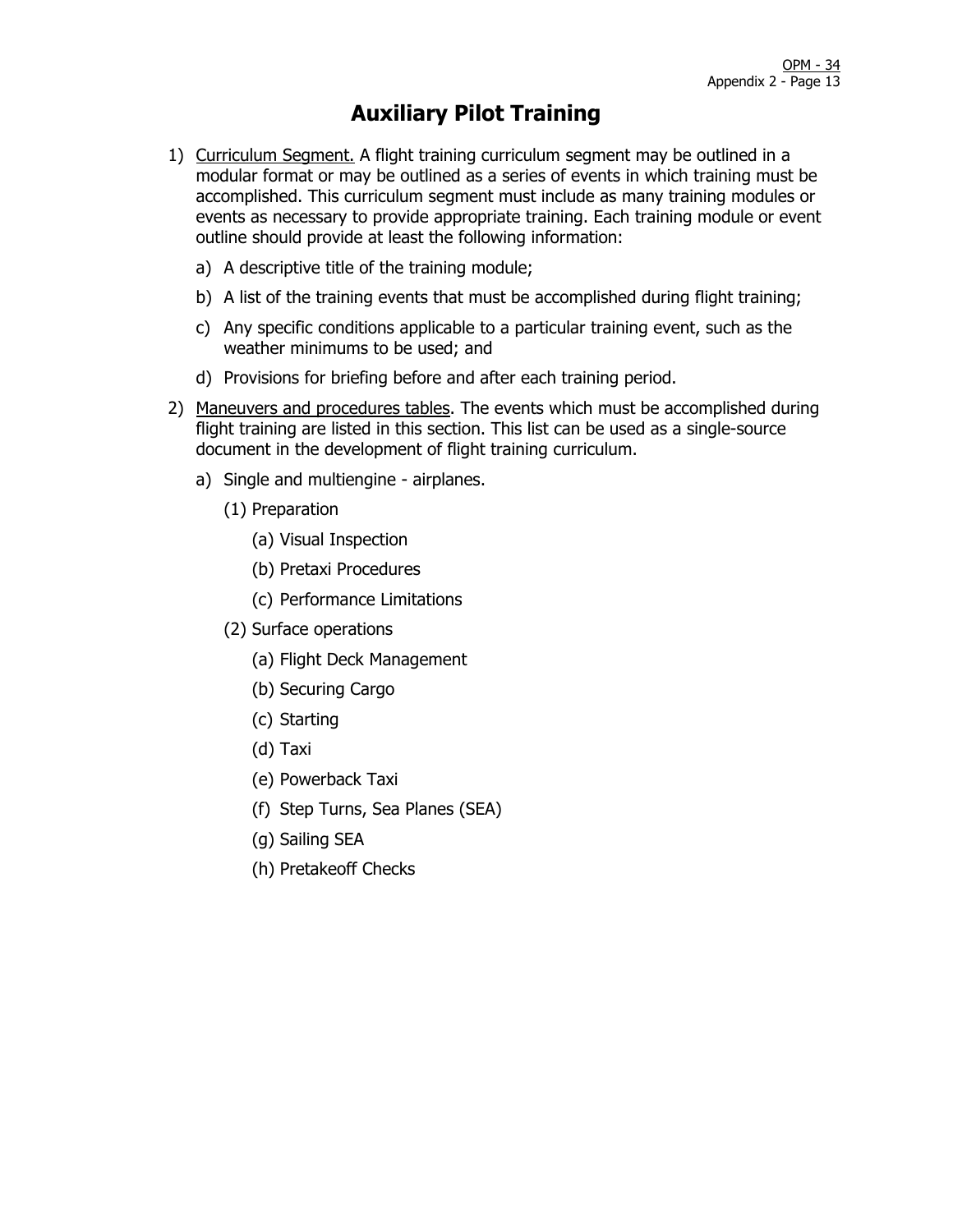- (3) Takeoff
	- (a) Normal
	- (b) Crosswind
	- (c) Short/Soft Field
	- (d) Glassy/Rough Water, SEA
	- (e) Rejected
	- (f) Powerplant Failure After VMC or airborne
	- (g) Lower than Standard Minimum, IFR only
- (4) Climb
	- (a) Normal
	- (b) One Engine Inoperative, ME only
- (5) En route
	- (a) Steep Turns
	- (b) Stall Prevention
	- (c) Powerplant Shutdown and Restart, ME only
	- (d) Slow Speed Handling Characteristics
	- (e) With a Powerplant Inoperative
- (6) Descent
	- (a) Normal
	- (b) Maximum Rate
- (7) Approaches
	- (a) VFR Procedures, normal and single engine
	- (b) With flap failure
	- (c) Precision approaches normal and single engine, IFR only
	- (d) Nonprecision Approaches normal and single engine, IFR only
	- (e) Missing approaches from a precision and nonprecision approaches, IFR only
	- (f) Inadvertent IMC, VFR only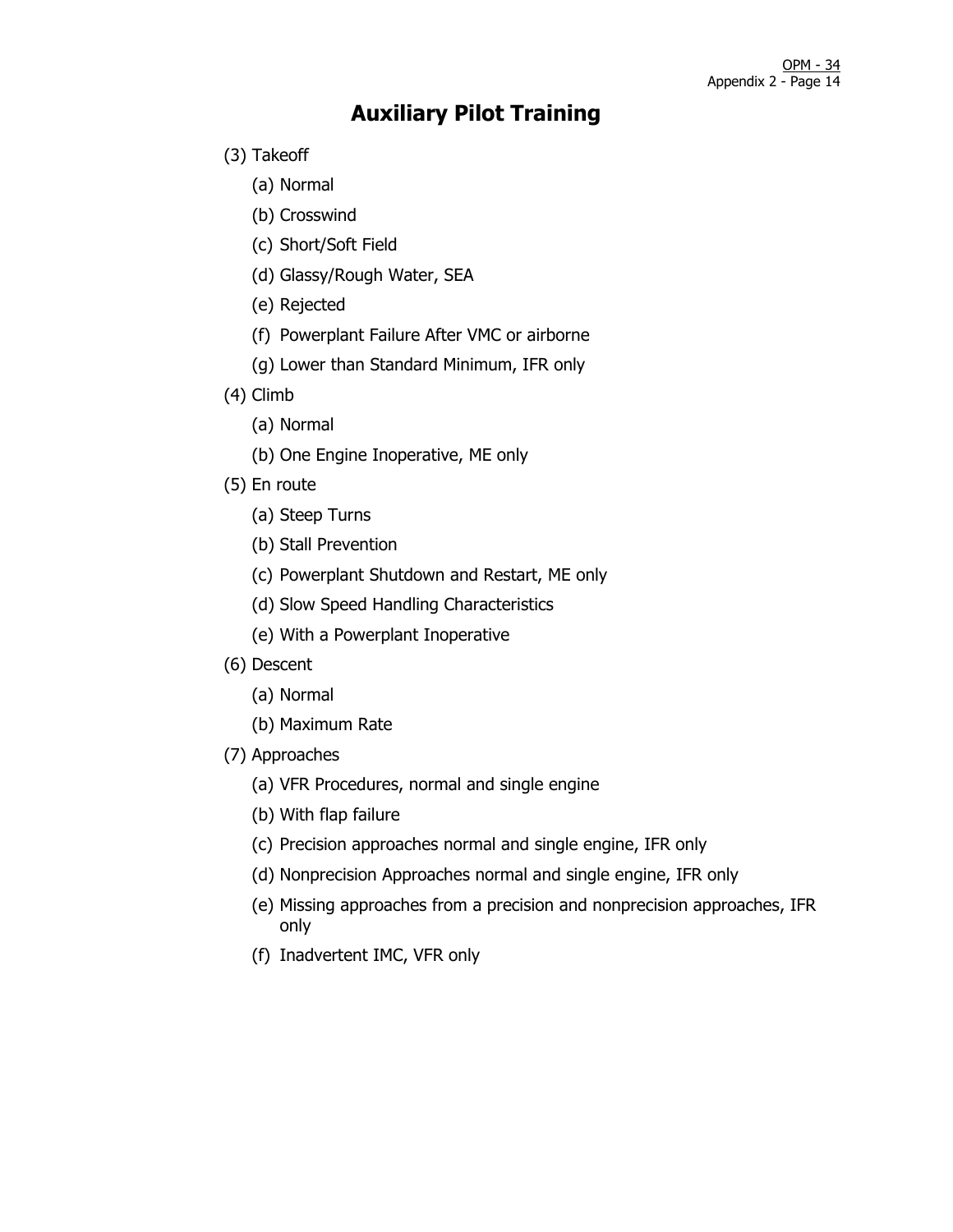- (8) Landings
	- (a) VFR normal and single engine
	- (b) From precision instrument approach normal and single engine IFR only
	- (c) Crosswind
	- (d) Short/soft Field
	- (e) Glassy/rough water SEA
- (9) After landing
	- (a) Docking, mooring and ramping SEA
	- (b) Parking
	- (c) Emergency Evacuation
- (10) Other flight procedures during any airborne phase
	- (a) Holding, IFR only
	- (b) Ice accumulation on airframe
	- (c) Air hazard avoidance
	- (d) Wind shear/microburst
- (11) Systems procedures training during any phase, normal, abnormal and alternate
	- (a) Pneumatic/pressurization
	- (b) Air conditioning
	- (c) Fuel and oil
	- (d) Electrical
	- (e) Hydraulic
	- (f) Flight Controls
	- (g) Anti-Icing and Deicing Systems
	- (h) Autopilot
	- (i) Stall Warning Devices, Stall Avoidance Devices, and Stability Augmentation Systems
	- (j) Airborne Weather Radar
	- (k) Flight Instrument System Malfunction
	- (l) Communications Equipment
	- (m)Navigation Systems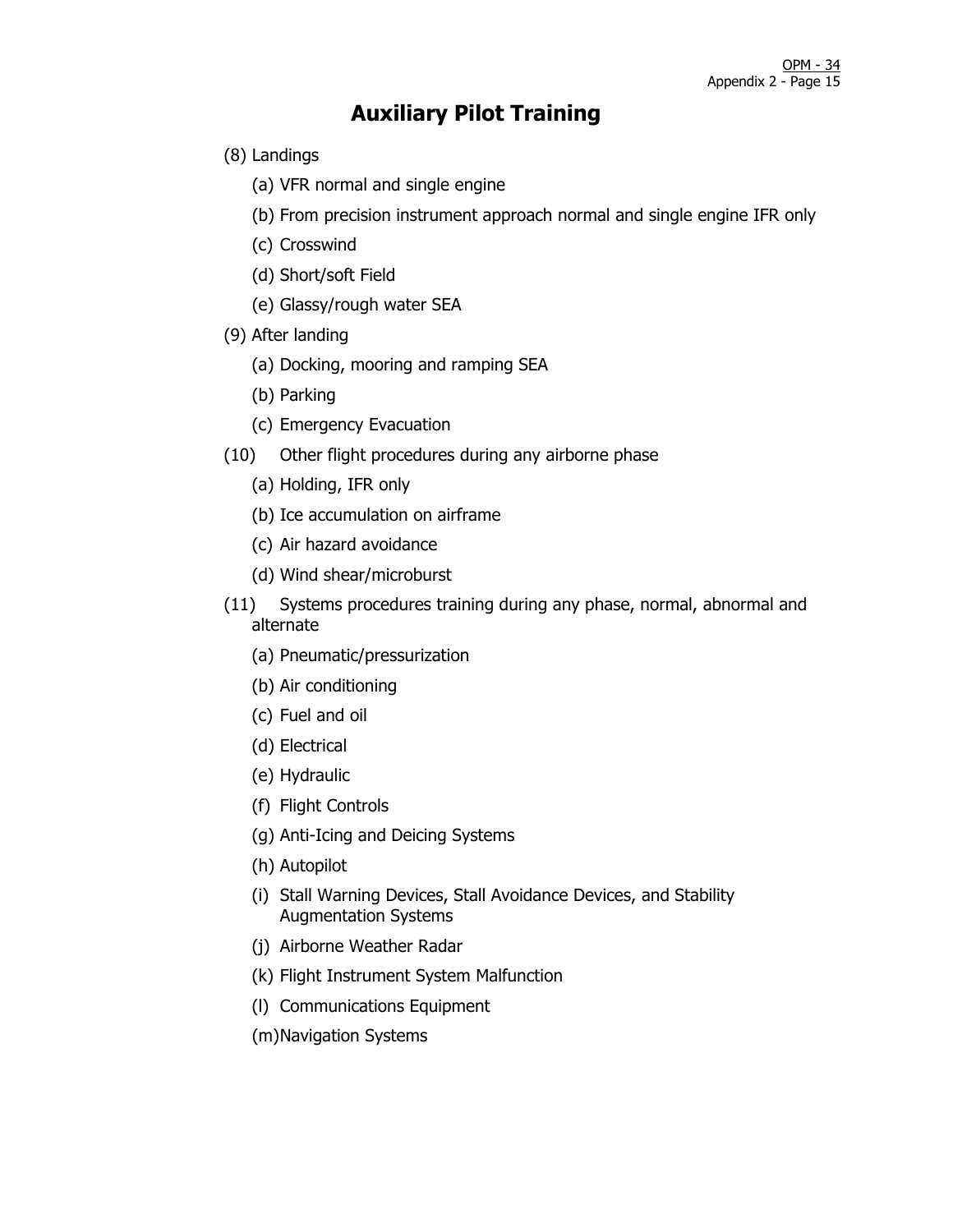- (12) Systems procedures training during any phase emergency
	- (a) Aircraft Fires
	- (b) Smoke Control
	- (c) Powerplant Failure/Fire
	- (d) Electrical, Hydraulic, Pneumatic Systems
	- (e) Flight Control Systems Malfunction
	- (f) Landing Gear and Flap Systems Malfunction
	- (g) Air Hazard Avoidance
	- (h) Wind Shear/Microburst
- (13) Special Use
- b) Helicopters
	- (1) Preparation
		- (a) Visual Inspection
		- (b) Pretaxi Procedures
		- (c) Performance Limitations
	- (2) Surface operation
		- (a) Starting
		- (b) Rotor Engagement
		- (c) Rotor Engagement on Water SEA
		- (d) Taxiing
		- (e) Water Taxiing SEA
		- (f) Lift-to-Hover IGE/OGE
		- (g) Hover Turns IGE/OGE
		- (h) Sideward/Rearward Hovering
		- (i) Slope Operations
		- (j) Liftoff
	- (3) Takeoff
		- (a) Normal
		- (b) Instrument, IFR only
		- (c) Obstacle Clearance
		- (d) Running (High Altitude)
		- (e) Rejected Takeoff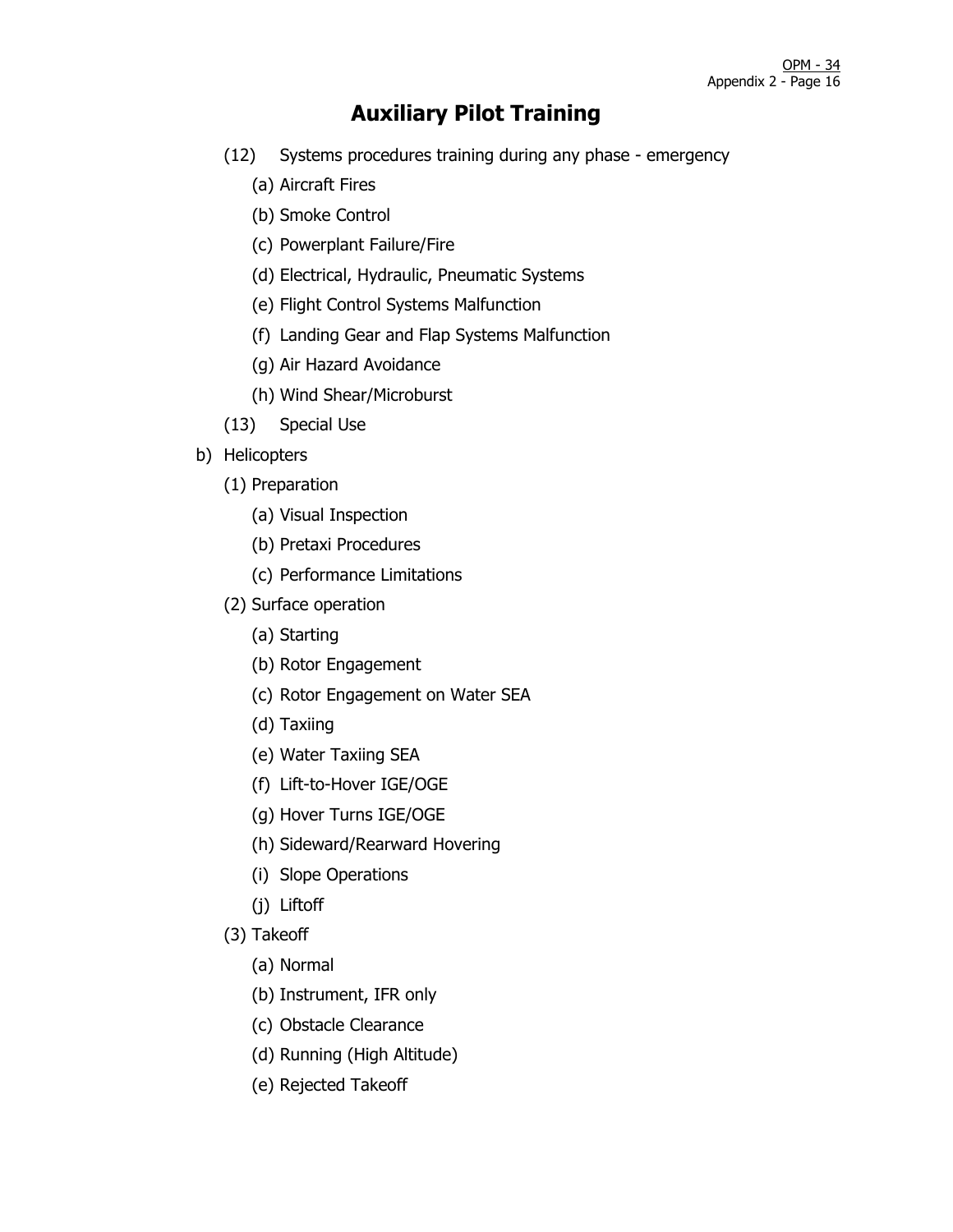- (4) Climb
	- (a) Normal
	- (b) Best Rate
	- (c) Best Angle
- (5) En route
	- (a) Medium-Banked Turns
	- (b) Low-Speed Characteristics
	- (c) High-Speed Handling Characteristics
- (6) Descent
	- (a) Normal
	- (b) Maximum Rate
	- (c) Autorotative Glide
- (7) Approaches
	- (a) VFR Procedures, Normal
	- (b) Obstacle Clearance
	- (c) High Altitude
	- (d) Elevated Landing Site
	- (e) With Degraded Control Augmentation
	- (f) Balked Landing
	- (g) Brownout/Whiteout/Flat Light Operations
	- (h) Precision approaches normal and single engine, IFR only
	- (i) Nonprecision Approaches normal and single engine, IFR only
	- (j) Missing approaches from a precision and nonprecision approaches, IFR only
- (8) Landings
	- (a) Normal
	- (b) Normal to-the-water SEA
	- (c) Crosswind
	- (d) From Precision Instrument Approach
	- (e) With Degraded Control Augmentation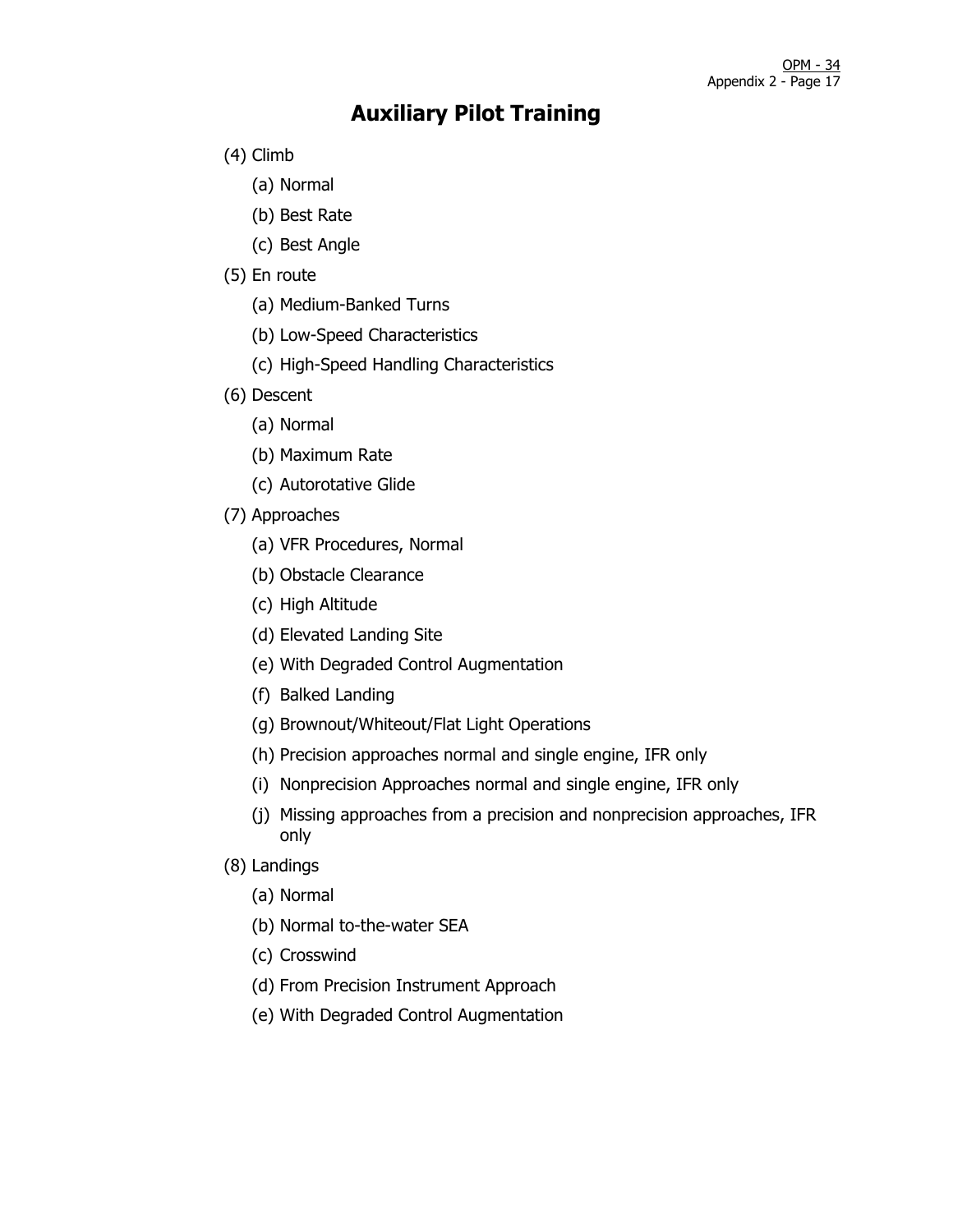- (9) After landing
	- (a) Taxi
	- (b) Parking
	- (c) Stopping the Rotors
	- (d) Emergency Evacuation
- (10) Unprepared site operations
	- (a) Confined Areas
	- (b) Pinnacles
	- (c) Ridgelines
	- (d) Water Sites SEA
- (11) Other flight procedures during any airborne phase
	- (a) Recovery from IIMC, VFR only
	- (b) Holding, IFR only
	- (c) Ice Accumulation on Airframe
	- (d) Air Hazard Avoidance
	- (e) Wind Shear/Microburst
- (12) Systems procedures training during any phase, normal, abnormal and alternate
	- (a) Pneumatic/Pressurization
	- (b) Air Conditioning
	- (c) Fuel and Oil
	- (d) Electric
	- (e) Hydraulic
	- (f) Flight Controls
	- (g) Anti-Icing and Deicing Systems
	- (h) Autopilot
	- (i) Flight Management Guidance Systems
	- (j) Automatic or Other Approach and Landing Aids
	- (k) Loss of Anti-Torque Effectiveness
	- (l) Airborne Weather Radar
	- (m)Flight Instrument System Malfunction
	- (n) Communications Equipment
	- (o) Navigation Systems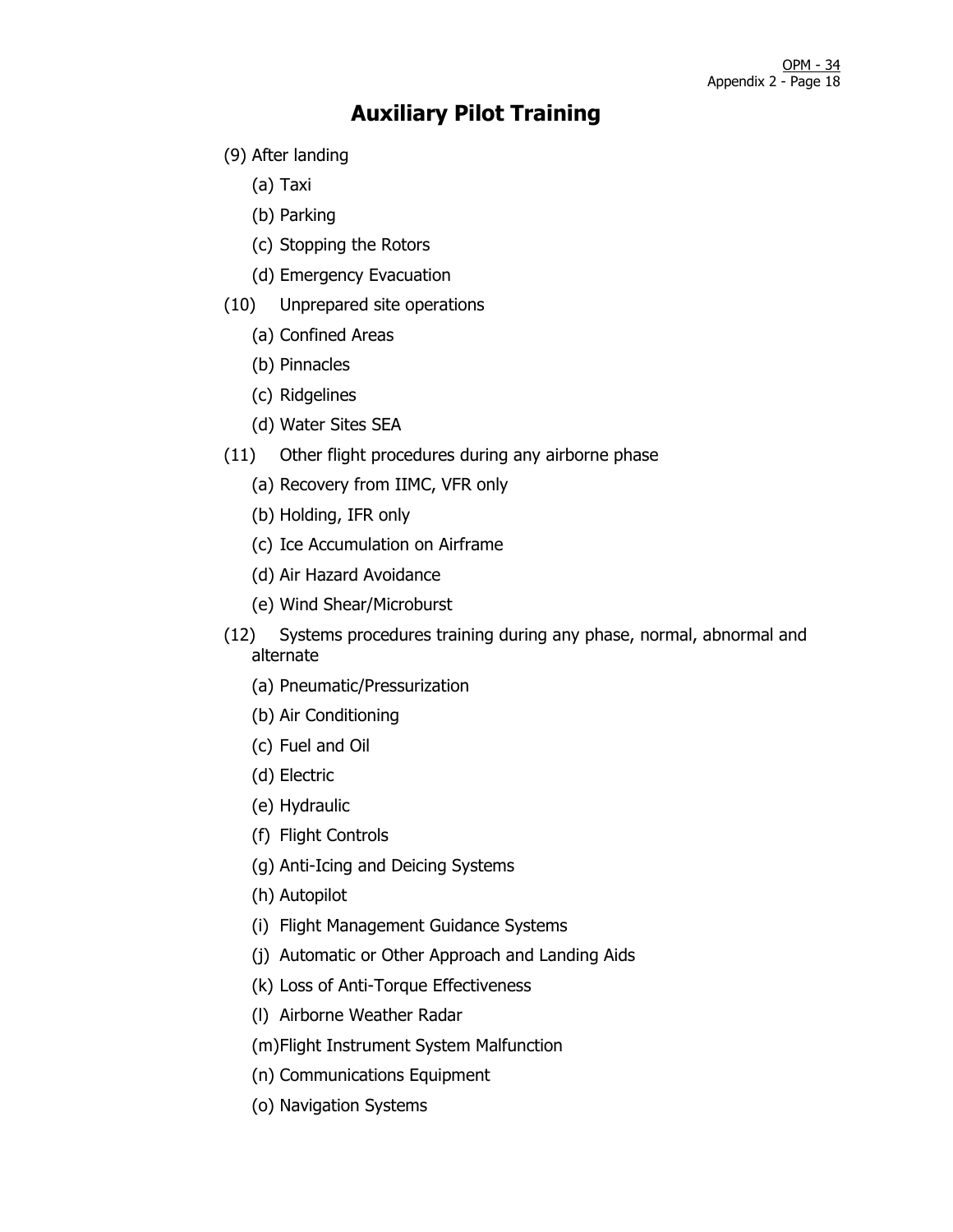- (13) Systems procedures training during any airborne phase, emergency
	- (a) Aircraft Fires
	- (b) Smoke Control
	- (c) Powerplant Malfunctions
	- (d) Electrical, Hydraulic, Pneumatic Systems
	- (e) Flight Control Systems Malfunction
	- (f) Landing Gear Malfunction
	- (g) Anti-Torque Failure
	- (h) Settling-with-Power
- (14) Night vision goggle (NVG)
	- (a) NVG Operational Checks
	- (b) NVG Failure
	- (c) Transitions: Aided/Unaided
- (15) Additional considerations
	- (a) Inadvertent IMC
	- (b) Unusual Attitude Recovery
	- (c) Ground Hazard Recognition
	- (d) Brownout/Whiteout/Flat-Light Operations
	- (e) External Light Techniques
	- (f) Scanning Techniques
	- (g) Special Use

#### C. **RECURRENT GROUND TRAINING.**

Auxiliary pilots are required to complete recurrent training annually. Recurrent ground training completed in the month prior or the month after it's due is considered done in the due month.

Reinstatement training is required when an auxiliary pilot does not complete recurrent training within 12 months.

Reinstatement training for an auxiliary pilot that has completed initial or recurrent training in the previous 36 months is the same as recurrent training. Auxiliary pilots that go more than 36 months without any recurrent training are required to complete the initial training prior to reinstatement.